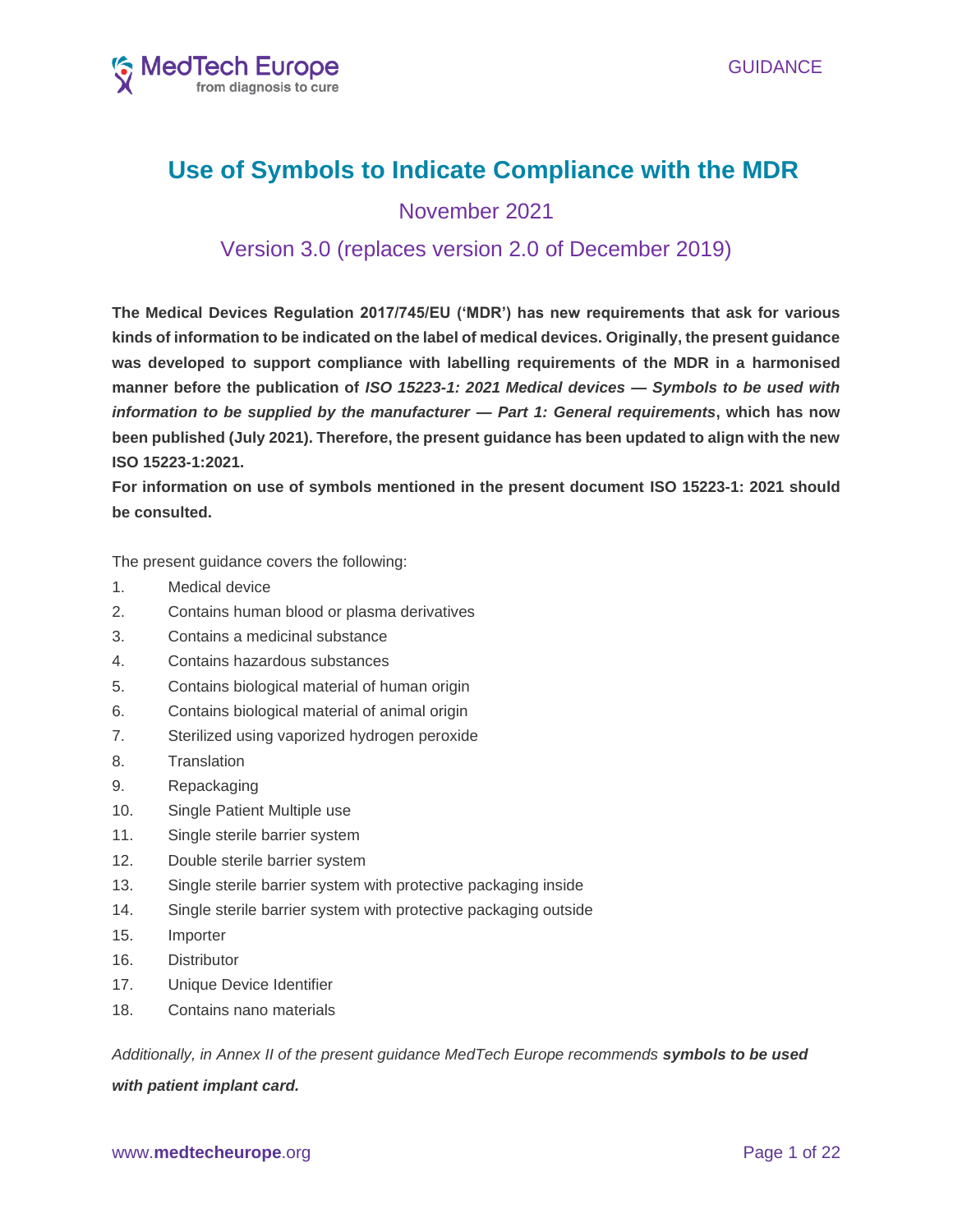# **Disclaimer**

This "Use of Symbols to Indicate Compliance with the MDR" guidance (the "document") has been prepared by MedTech Europe based on information collected from both MedTech Europe members and the public domain. While MedTech Europe considers the information herein to be reliable it makes no warranty or representation as to its accuracy, completeness or correctness. The document is intended for informational purposes only and should not be construed as legal advice for any particular facts or circumstances.

MedTech Europe cannot be held liable for any discrepancy between the present guidance nor for any discrepancy in terms of translations of ISO15223-1:2021 by regional or national standards bodies. As such MedTech Europe is not responsible for any damage or loss incurred by any of its members or any third party acting based on the contents of the document.

MedTech Europe has been given a permission by the Belgian standardisation body NBN (*Bureau de normalisation)* to use in this document symbols included in *ISO 15223-1(2021) Medical devices — Symbols to be used with information to be supplied by the manufacturer — Part 1: General requirements*.

Please note that this document is not a standard or normative document and all official standards referenced in this publication are available at NBN.

MedTech Europe reserves the right to change or amend the document at any time without notice.

# **Why symbols?**

There are 24 official languages in Europe, which creates a necessity to translate the information provided on the labels into multiple languages, depending on where the device is made available. This requirement can be dealt with by using symbols. The use of symbols on the label as an alternative to written language is permitted in the MDR regulation: Annex 1, chapter III, 23.1. h). Symbols are efficient, cost saving and internationally understood concepts to convey the required information to the user of a medical device.

# **MDR legislative references**

Annex 1, chapter III, paragraph 23.2 'Information on the label' outlines what must be included on the label and serves as the legislative reference for the following symbols:

The symbols below can either be found on the [ISO Online Browsing Platform](https://www.iso.org/obp/ui/#home) [\(https://www.iso.org/obp\)](https://www.iso.org/obp) or in ISO 15223-1:2021. If a symbol is registered in ISO 7000 its numerical reference is included next to the symbol title. Otherwise, symbols not registered in ISO 7000 are found only within ISO 15223-1:2021.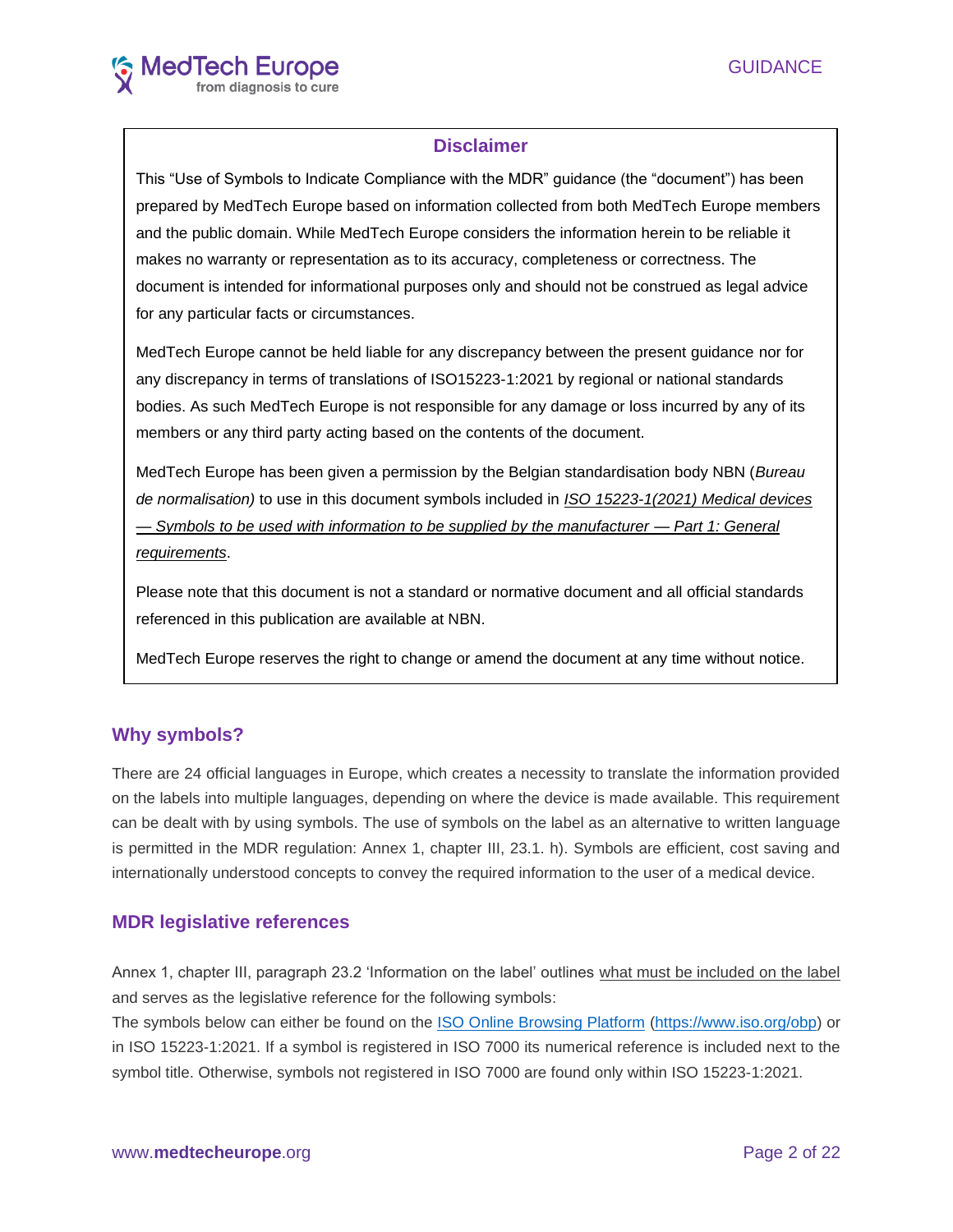

# **1. Medical device**

MDR, Annex 1, 23.2, q.

- **2. Contains human blood or plasma derivatives (3701)** MDR, Annex 1, 23.2, e.
- **3. Contains a medicinal substance (3702)**

MDR, Annex 1, 23.2, e

### **4. Contains hazardous substances (3723)**

MDR Annex 1, 23.2.(f)

Note:

*For additional guidance on how to provide information (e.g. in the Instructions for Use) on CMR/ED substances present in the medical device, materials or parts thereof, please consult MedTech Europe's guidance on 'MDR Requirements on Hazardous Substances' (section on labelling). This guidance is internal and available to* MedTech Europe members only.

### **5. Contains biological material of human origin (3700)**

MDR, Annex 1, 23.2, e.

This symbol indicates that the medical device to which it is affixed contains tissues or cells, or their derivatives, of human origin

### **6. Contains biological material of animal origin (3699)**

MDR, Annex 1, 23.2, e.

This symbol indicates that the medical device to which it is affixed contains tissues or cells, or their derivatives, of animal origin.

### **7. Sterilized using vaporized hydrogen peroxide**

MDR, Annex I, 23.2, l. (method of sterilization)

### **8. Translation (3728) & 9. Repackaging (3727)**

• MDR Art. 16, point 3 requires these activities to be mentioned on the device/ its packaging or accompanying document: '*'A distributor or importer that carries out any of the activities mentioned in points (a –* includes translation*) and (b* - includes repackaging*) of paragraph 2 shall indicate on the device or, where that is impracticable, on its packaging or in a document accompanying the device, the activity carried out together with its name, registered trade name or registered trade mark, registered place of business and the address at which it can be contacted, so that its location can be established.'*

These symbols have been developed for use by such entities to facilitate their compliance with the MDR

### **10. Single Patient – Multiple use (3706)**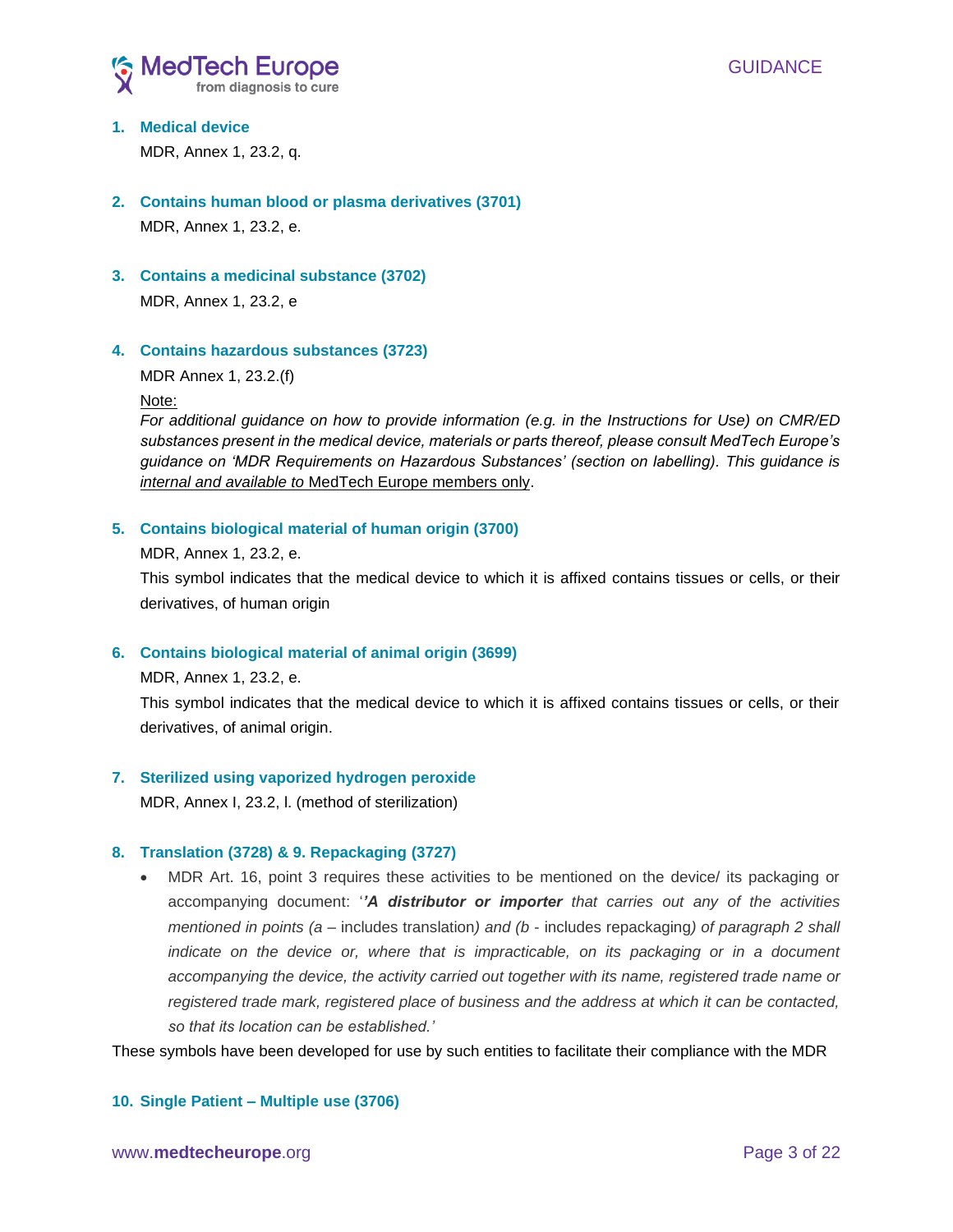

- Medtech Europe recommends use of the present symbol for 'Single patient multiple use' meaning. This symbol is part of the ISO 152231 standard and a part of the ISO 7000 database. Its use is supported by references in the ISO and IMDRF documents.
- References made in ISO 20417: 2021 Medical devices Information to be supplied by the manufacturer and IMDRF 2019''*[Principles of Labelling for Medical Devices and IVD Medical](http://www.imdrf.org/docs/imdrf/final/technical/imdrf-tech-190321-pl-md-ivd.pdf)  [Devices''](http://www.imdrf.org/docs/imdrf/final/technical/imdrf-tech-190321-pl-md-ivd.pdf)*, *Art. 5.2.18*: '

### **11. Single sterile barrier system (3707)**

- **12. Double sterile barrier system (3704)**
- **13. Single sterile barrier system with protective packaging inside (3708)**

### **14. Single sterile barrier system with protective packaging outside (3709)**

MDR Annex I GSPR 23.3. '*'information on the packaging which maintains the sterile condition of a device* ('sterile packaging') and concretely point a) of that section: '*'an indication permitting the sterile packaging to be recognised as such''* form the requirement for which these four symbols have been developed.

### **15. Importer (3725) & 16. Distributor (3724)**

Importer and Distributor have new obligations under the MDR, which include for instance indication on the label of their activities with regards to repackaging and translation (MDR Art.16). These symbols were developed to facilitate MDR compliance.

### **17. Unique Device Identifier**

MDR 2017/745 – Annex VI, Part C The UDI System, 4. UDI Carrier, 4.5. '*'When AIDC carriers other than the UDI carrier are part of the product labelling, the UDI carrier shall be readily identifiable*.''

### **18. Contains nano materials (3703)**

MDR pays increased attention to nano materials (for instance Annex I GSPR, chapter II, Art.10.6) and, while not formally requesting that specific information regarding nano materials needs to be indicated on the label, the creation of this symbol is considered useful.

### **Symbol validation & process**

MedTech Europe performed a validation of symbols 1,2,4-6,8-10 above according to the ISO (International Standardisation Organisation) 15223-2 process (*ISO 15223-2:2010-01 Medical Devices – Symbols to be used with medical device labels, labelling, and information to be supplied – Part 2: Symbol development, selection and validation*). The validation was run in five languages in multiple geographies and included patients and healthcare providers. MedTech Europe members performed validation of the remaining new symbols in line with the above-mentioned ISO 15223-2 process.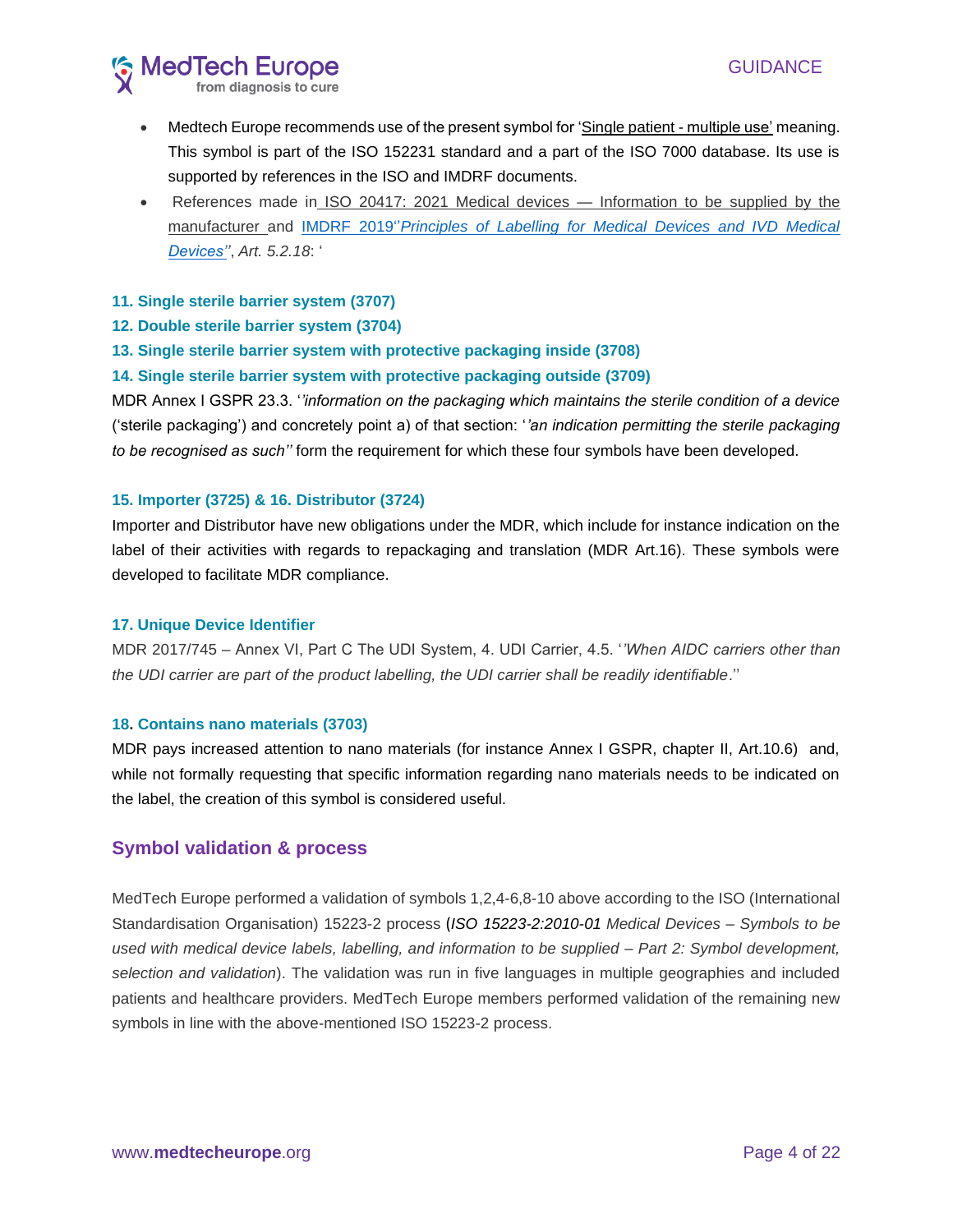# **MedTech Europe**<br>from diagnosis to cure

All symbols are scalable and recognizable at 5 mm height (the same minimum height required for the CE Mark). They will ensure that medical devices comply with the MDR in an efficient manner and will clearly communicate the relevant information to end users such as healthcare professionals and patients.

Based on the validation results and the ISO TC 210 WG 03 feedback, in May 2019 MedTech Europe presented the symbols in Annex I of this document with descriptions in all 24 EU official languages, which was followed in December 2019 with an updated version of this guidance (including minor changes to the symbols – listed in Annex III).

## **A note on the use of symbols**

*In the European Union, these symbols must be described in the Instructions for Use in line with the MDR 23.1. h) until they are published in a harmonised European standard. Note that jurisdictions outside of the EU may have different requirements regarding the 'Information to be Supplied by the Manufacturer'*.

When using the template provided in the annex:

- If some of the symbols are not needed for your particular needs, you can drop all or some of the symbols from the list, but **MedTech Europe strongly recommends you to keep always the same order** as shown on the attached listing. Always using the same order by the manufacturer will speed up user recognition and acceptance of the symbols and their meaning.
- Please make sure you **always use the same titles as given in ISO 7000 or ISO 15223-1:2021** (to avoid any confusion amongst users).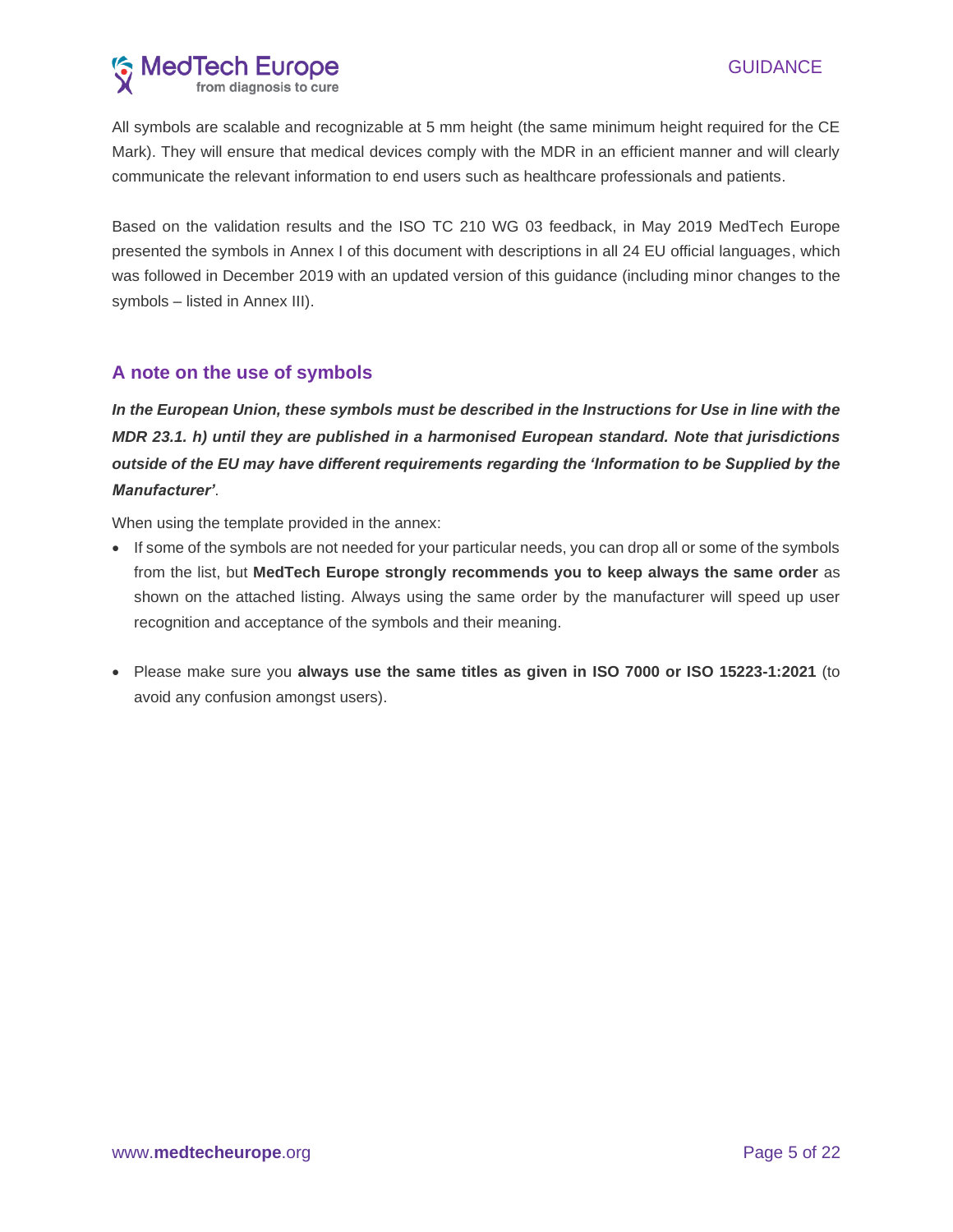



# **Annex I Symbol designs, titles, and translations**

All symbols included in this document are to be found in ISO 15223-1 (2021) *2021 Medical devices — Symbols to be used with information to be supplied by the manufacturer — Part 1: General requirements*.

| en | <b>Medical Device</b>   | en | Contains human blood or plasma<br>derivatives         |
|----|-------------------------|----|-------------------------------------------------------|
| de | Medizinprodukt          | de | Enthält menschliches Blut oder<br>Plasmaderivate      |
| fr | Dispositif médical      | fr | Contient du sang humain ou des<br>dérivés du plasma   |
| bg | Медицинско изделие      | bg | Съдържа човешки кръвни или<br>плазмени производни     |
| сs | Zdravotnický prostředek | cs | Obsahuje lidskou krev nebo derivár<br>plazmy          |
| da | Medicinsk udstyr        | da | Indeholder humant blod- eller<br>plasmaderivat        |
| el | Ιατροτεχνολογικό προϊόν | el | Περιέχει ανθρώπινο αίμα ή<br>παράγωγα πλάσματος       |
| es | Producto sanitario      | es | Contiene sangre humana o<br>derivados de plasma       |
| et | Meditsiiniseade         | et | Sisaldab inimese vere või plasma<br>derivaate         |
| fi | Lääkinnällinen laite    | fi | Sisältää ihmisen veren tai plasman<br>johdannaisia    |
| hr | Medicinski proizvod     | hr | Sadrži ljudsku krv ili derivate plazme                |
| hu | Orvostechnikai eszköz   | hu | Emberi vért vagy plazma-<br>származékokat tartalmaz   |
| it | Dispositivo medico      | it | Contiene sangue umano o derivati<br>del plasma        |
| It | Medicinos priemonė      | It | Sudėtyje yra žmogaus kraujo arba<br>plazmos preparatų |
| l٧ | Medicīniska ierīce      | Iv | Satur cilvēka asinis vai plazmas<br>atvasinājumus     |
| nl | Medisch hulpmiddel      | nl | Bevat menselijk bloed of<br>plasmaderivaten           |
| no | Medisinsk utstyr        | no | Inneholder humant blod eller<br>plasmaderivater       |
| pl | Wyrób medyczny          | pl | Zawiera ludzką krew lub pochodne osoc.                |
|    |                         |    |                                                       |

|    | <b>MD</b>               |           |                                                       |
|----|-------------------------|-----------|-------------------------------------------------------|
| эn | <b>Medical Device</b>   | en        | Contains human blood or plasma<br>derivatives         |
| de | Medizinprodukt          | de        | Enthält menschliches Blut oder<br>Plasmaderivate      |
| fr | Dispositif médical      | fr        | Contient du sang humain ou des<br>dérivés du plasma   |
| ρc | Медицинско изделие      | bg        | Съдържа човешки кръвни или<br>плазмени производни     |
| сs | Zdravotnický prostředek | <b>CS</b> | Obsahuje lidskou krev nebo deriváty<br>plazmy         |
| da | Medicinsk udstyr        | da        | Indeholder humant blod- eller<br>plasmaderivat        |
| el | Ιατροτεχνολογικό προϊόν | el        | Περιέχει ανθρώπινο αίμα ή<br>παράγωγα πλάσματος       |
| эs | Producto sanitario      | es        | Contiene sangre humana o<br>derivados de plasma       |
| et | Meditsiiniseade         | et        | Sisaldab inimese vere või plasma<br>derivaate         |
| fi | Lääkinnällinen laite    | fi        | Sisältää ihmisen veren tai plasman<br>johdannaisia    |
| hr | Medicinski proizvod     | hr        | Sadrži ljudsku krv ili derivate plazme                |
| าน | Orvostechnikai eszköz   | hu        | Emberi vért vagy plazma-<br>származékokat tartalmaz   |
| it | Dispositivo medico      | it        | Contiene sangue umano o derivati<br>del plasma        |
| It | Medicinos priemonė      | It        | Sudėtyje yra žmogaus kraujo arba<br>plazmos preparatų |
| l٧ | Medicīniska ierīce      | I٧        | Satur cilvēka asinis vai plazmas<br>atvasinājumus     |
| nl | Medisch hulpmiddel      | nl        | Bevat menselijk bloed of<br>plasmaderivaten           |
| ٦0 | Medisinsk utstyr        | no        | Inneholder humant blod eller<br>plasmaderivater       |
| pI | Wyrób medyczny          | pl        | Zawiera ludzką krew lub pochodne osocza               |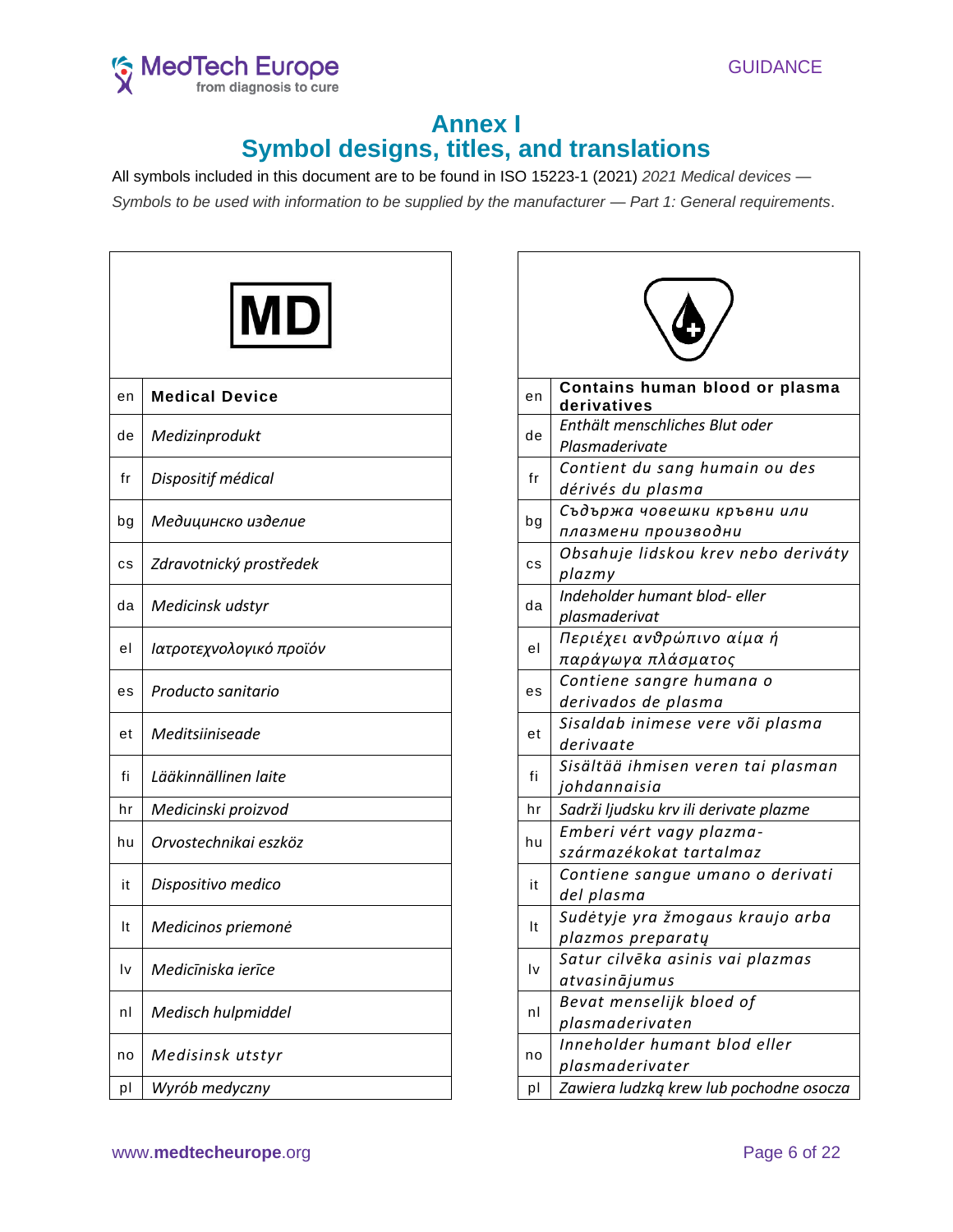

| pt | Dispositivo médico     | pt        | Contém sangue humano ou<br>derivados de plasma    |
|----|------------------------|-----------|---------------------------------------------------|
| ro | Dispozitiv medical     | ro        | Conține sânge uman sau derivate<br>din plasmă     |
| ru | Медицинское изделие    | ru        | Содержит кровь человека или<br>производные плазмы |
| sk | Zdravotnícka pomôcka   | sk        | Obsahuje ľudskú krv alebo deriváty<br>plazmy      |
| sl | Medicinski pripomoček  | sl        | Vsebuje derivate človeške krvi ali<br>plazme      |
| sr | Медицинско средство    | sr        | Садржи људску крв или деривате<br>плазме          |
| SV | Medicinteknisk produkt | <b>SV</b> | Innehåller humant blod eller<br>plasmaderivat     |
| tr | Tibbi cihaz            | tr        | İnsan kanı veya plazma türevleri<br>içerir        |

| en | Contains a medicinal substance    | en        | <b>Contains hazardous substances</b>   |
|----|-----------------------------------|-----------|----------------------------------------|
| de | Enthält ein Arzneimittel          | de        | Enthält Gefahrstoffe                   |
| fr | Contient une substance médicinale | fr        | Contient des substances<br>dangereuses |
| bg | Съдържа лекарствено вещество      | bg        | Съдържа опасни вещества                |
| cs | Obsahuje léčivou látku            | <b>CS</b> | Obsahuje nebezpečné látky              |
| da | Indeholder et lægemiddel          | da        | Indeholder farlige stoffer             |
| el | Περιέχει φαρμακευτική ουσία       | el        | Περιέχει επικίνδυνη ουσία              |
| es | Contiene una sustancia medicinal  | es        | Contiene sustancias peligrosas         |
| et | Sisaldab raviainet                | et        | Sisaldab ohtlikku ainet                |
| fi | Sisältää lääkeainetta             | fi        | Sisältää vaarallisia aineita           |
| hr | Sadrži ljekovitu tvar             | hr        | Sadrži opasne tvari                    |
| hu | Gyógyszert tartalmaz              | hu        | Veszélyes anyagot tartalmaz            |
| it | Contiene una sostanza medicinale  | it        | Contiene sostanze pericolose           |
| It | Sudėtyje yra vaistinės medžiagos  | It        | Sudėtyje yra pavojingų medžiagų        |
| I٧ | Satur zāles                       | Iv        | Satur bīstamu vielu                    |



|           | Contém sangue humano ou            |
|-----------|------------------------------------|
| рt        | derivados de plasma                |
| ro        | Conține sânge uman sau derivate    |
|           | din plasmă                         |
| ru        | Содержит кровь человека или        |
|           | производные плазмы                 |
| sk        | Obsahuje ľudskú krv alebo deriváty |
|           | plazmy                             |
|           | Vsebuje derivate človeške krvi ali |
| sl        | plazme                             |
|           | Садржи људску крв или деривате     |
| sr        | плазме                             |
|           | Innehåller humant blod eller       |
| <b>SV</b> | plasmaderivat                      |
|           | İnsan kanı veya plazma türevleri   |
| tr        | icerir                             |

| en        | <b>Contains hazardous substances</b>   |  |  |
|-----------|----------------------------------------|--|--|
| de        | Enthält Gefahrstoffe                   |  |  |
| fr        | Contient des substances<br>dangereuses |  |  |
| bg        | Съдържа опасни вещества                |  |  |
| <b>CS</b> | Obsahuje nebezpečné látky              |  |  |
| da        | Indeholder farlige stoffer             |  |  |
| el        | Περιέχει επικίνδυνη ουσία              |  |  |
| es        | Contiene sustancias peligrosas         |  |  |
| еt        | Sisaldah ohtlikku ainet                |  |  |
| fi        | Sisältää vaarallisia aineita           |  |  |
| hr        | Sadrži opasne tvari                    |  |  |
| hu        | Veszélyes anyagot tartalmaz            |  |  |
| it        | Contiene sostanze pericolose           |  |  |
| It        | Sudėtyje yra pavojingų medžiagų        |  |  |
| l٧        | Satur bīstamu vielu                    |  |  |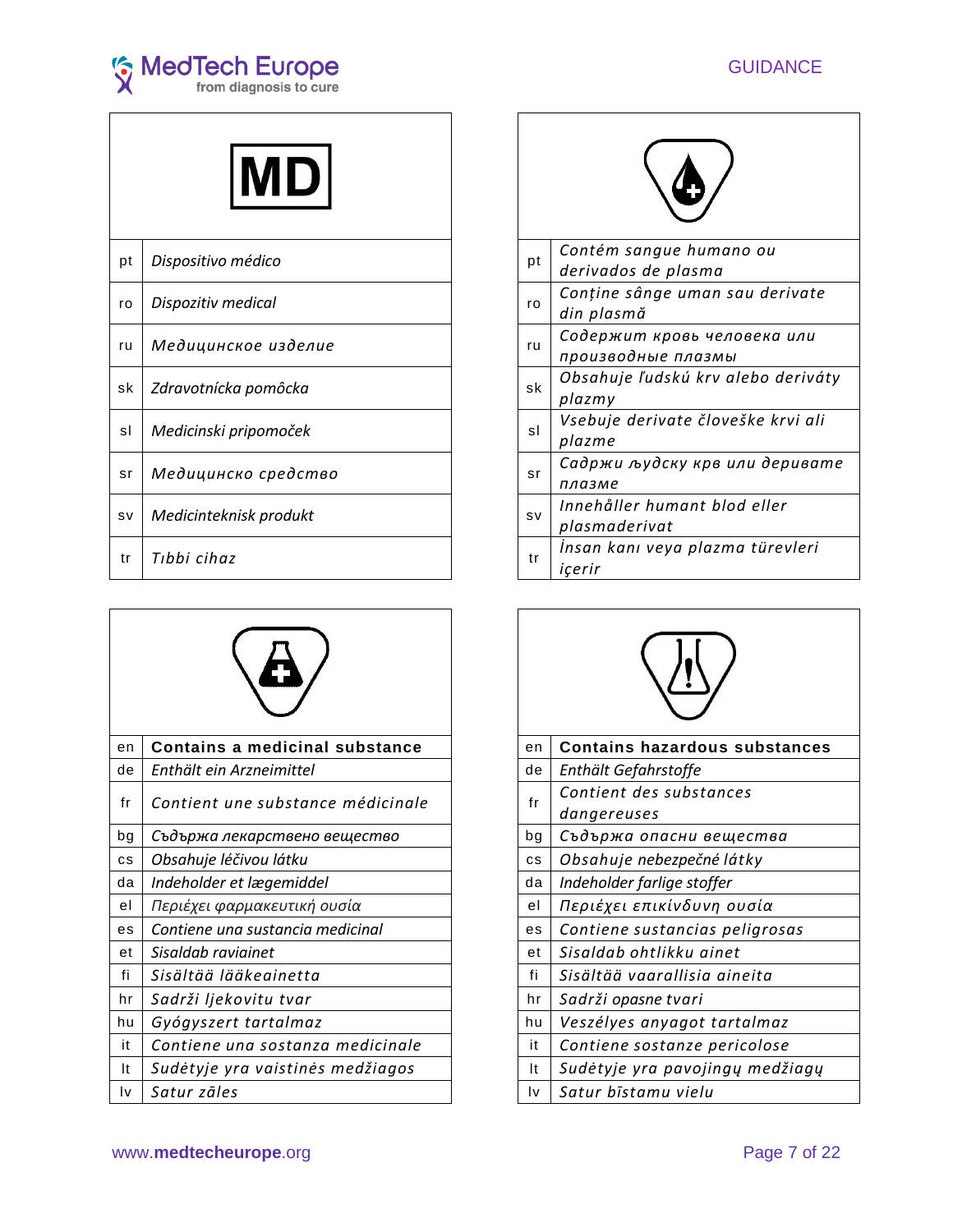





| nl        | Bevat een geneesmiddel                | nl        | Bevat gevaarlijke stoffen        |
|-----------|---------------------------------------|-----------|----------------------------------|
| no        | Inneholder et medisinsk stoff         | no        | Inneholder farlige stoffer       |
| pl        | Zawiera substancję leczniczą          | pl        | Zawiera niebezpieczne substancje |
| pt        | Contém uma substância medicinal       | pt        | Contém substâncias perigosas     |
| ro        | Conține o substanță<br>medicamentoasă | ro        | Conține substanțe periculoase    |
| ru        | Содержит лекарственное<br>вещество    | ru        | Содержит опасные вещества        |
| sk        | Obsahuje liečivú látku                | sk        | Obsahuje nebezpečné látky        |
| sl        | Vsebuje zdravilno učinkovino          | sl        | Vsebuje nevarno snov             |
| sr        | Садржи лековиту супстанцу             | sr        | Садржи опасне супстанце          |
| <b>SV</b> | Innehåller ett läkemedel              | <b>SV</b> | Innehåller farliga ämnen         |
| tr        | Tıbbi bir madde içerir                | tr        | Tehlikeli madde içerir           |

| en        | Contains biological material of<br>human origin         | en |
|-----------|---------------------------------------------------------|----|
| de        | Enthält biologisches Material<br>menschlichen Ursprungs | de |
| fr        | Contient une substance biologique<br>d'origine humaine  | fr |
| bg        | Съдържа биологичен материал от<br>човешки произход      | bg |
| <b>CS</b> | Obsahuje biologický materiál lidského<br>původu         | CS |
| da        | Indeholder biologisk materiale af human<br>oprindelse   | da |
| el        | Περιέχει βιολογικό υλικό<br>ανθρώπινης προέλευσης       | el |
| es        | Contiene material biológico de origen<br>humano         | es |
| et        | Sisaldab inimpäritolu bioloogilist<br>materjali         | et |
| fi        | Sisältää ihmisperäistä biologista<br>materiaalia        | fi |

| nl | Bevat gevaarlijke stoffen        |  |  |  |
|----|----------------------------------|--|--|--|
| no | Inneholder farlige stoffer       |  |  |  |
| pl | Zawiera niebezpieczne substancje |  |  |  |
| рt | Contém substâncias perigosas     |  |  |  |
| ro | Conține substanțe periculoase    |  |  |  |
| ru | Содержит опасные вещества        |  |  |  |
| sk | Obsahuje nebezpečné látky        |  |  |  |
| sl | Vsebuje nevarno snov             |  |  |  |
| sr | Садржи опасне супстанце          |  |  |  |
| sv | Innehåller farliga ämnen         |  |  |  |
| tr | Tehlikeli madde içerir           |  |  |  |

**Contains biological material of animal origin** *menschlichen Ursprungs* de *Enthält biologisches Material tierischen Ursprungs d'origine humaine* fr *Contient une substance biologique d'origine animale човешки произход* bg *Съдържа биологичен материал от животински произход Obsahuje biologický materiál zvířecího původu oprindelse* da *Indeholder biologisk materiale af animalsk oprindelse ανθρώπινης προέλευσης* el *Περιέχει βιολογικό υλικό ζωικής προέλευσης Contiene material biológico de origen animal Sisaldab loomset päritolu bioloogilist materjali materiaalia* fi *Sisältää eläinperäistä biologista materiaalia*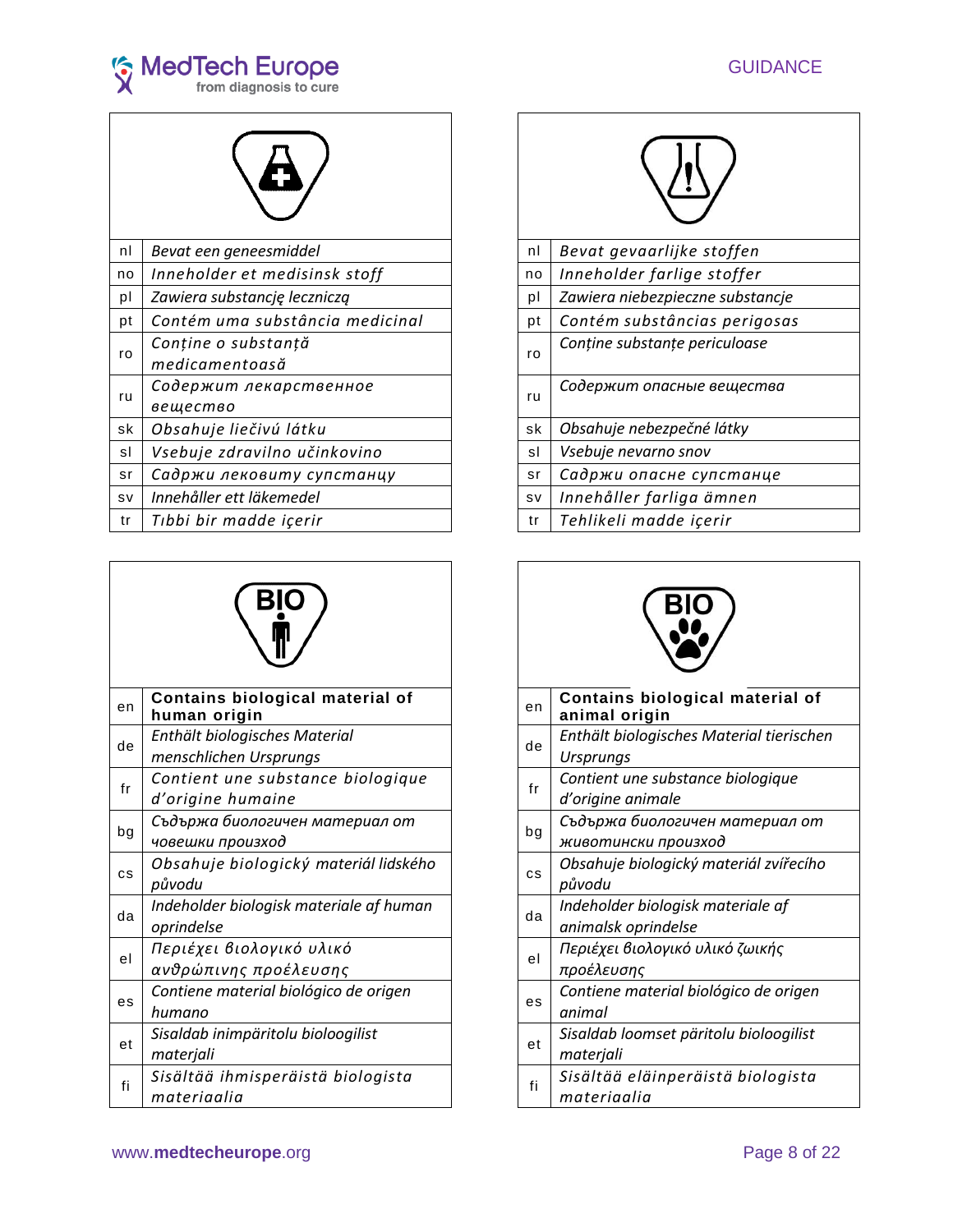





|    | Sadrži biološki materijal ljudskog   |           |                                | Sadrži biološki materijal             |
|----|--------------------------------------|-----------|--------------------------------|---------------------------------------|
| hr | podrijetla                           |           | hr                             | životinjskog podrijetla               |
| hu | Emberi eredetű biológiai anyagot     |           |                                |                                       |
|    | tartalmaz                            |           | hu                             | Állati eredetű biológiai anyagot tart |
| it | Contiene materiale biologico di      |           | it                             | Contiene materiale biologico di       |
|    | origine umana                        |           |                                | origine animale                       |
|    | Sudėtyje yra žmogaus kilmės          |           | It                             | Sudėtyje yra gyvūninės kilmės biolog  |
| It | biologinės medžiagos                 |           |                                | medžiagos                             |
|    | Satur cilvēka izcelsmes bioloģisko   |           |                                | Satur dzīvnieku izcelsmes bioloģisko  |
| l٧ | materiālu                            |           | l٧                             | materiālu                             |
|    | Bevat biologisch materiaal van       | nl<br>no  | Bevat biologisch materiaal van |                                       |
| nl | menselijke oorsprong                 |           | dierlijke oorsprong            |                                       |
|    | Inneholder biologisk materiale av    |           | Inneholder biologisk materiale |                                       |
| no | human opprinnelse                    |           |                                | animalsk opprinnelse                  |
|    | Zawiera materiał biologiczny         |           |                                | Zawiera materiał biologiczny pochod   |
| pl | pochodzenia ludzkiego                | pl        | zwierzęcego                    |                                       |
|    | Contém material biológico de         | pt        | Contém material biológico de   |                                       |
| pt | origem humana                        |           | origem animal                  |                                       |
| ro | Conține material biologic de origine |           | ro                             | Conține material biologic de ori      |
|    | umană                                |           |                                | animală                               |
|    | Содержит биологический               |           |                                | Содержит биологический                |
| ru | материал человеческого               |           | ru                             | материал животного                    |
|    | происхождения                        |           |                                | происхождения                         |
| sk | Obsahuje biologický materiál         |           | sk                             | Obsahuje biologický materiál          |
|    | ľudského pôvodu                      |           |                                | živočíšneho pôvodu                    |
| sl | Vsebuje biološki material            |           | sl                             | Vsebuje biološki material živalsk     |
|    | človeškega izvora                    |           |                                | izvora                                |
| sr | Садржи биолошки материјал            |           | sr                             | Садржи биолошки материјал             |
|    | људског порекла                      |           |                                | животињског порекла                   |
| sv | Innehåller biologiskt material av    |           |                                | Innehåller biologiskt material a      |
|    | mänskligt ursprung                   | <b>SV</b> | animaliskt ursprung            |                                       |
| tr | İnsan kökenli biyolojik materyal     |           | tr                             | Hayvan kökenli biyolojik matery       |
|    | içerir                               |           |                                | içerir                                |



| Sadrži biološki materijal ljudskog   |  | hr                     | Sadrži biološki materijal                  |
|--------------------------------------|--|------------------------|--------------------------------------------|
| podrijetla                           |  |                        | životinjskog podrijetla                    |
| Emberi eredetű biológiai anyagot     |  | hu                     | Állati eredetű biológiai anyagot tartalmaz |
| tartalmaz                            |  |                        |                                            |
| Contiene materiale biologico di      |  | it                     | Contiene materiale biologico di            |
| origine umana                        |  |                        | origine animale                            |
| Sudėtyje yra žmogaus kilmės          |  | It                     | Sudėtyje yra gyvūninės kilmės biologinės   |
| biologinės medžiagos                 |  |                        | medžiagos                                  |
| Satur cilvēka izcelsmes bioloģisko   |  | $\mathsf{I}\mathsf{v}$ | Satur dzīvnieku izcelsmes bioloģisko       |
| materiālu                            |  |                        | materiālu                                  |
| Bevat biologisch materiaal van       |  |                        | Bevat biologisch materiaal van             |
| menselijke oorsprong                 |  | nl                     | dierlijke oorsprong                        |
| Inneholder biologisk materiale av    |  |                        | Inneholder biologisk materiale av          |
| human opprinnelse                    |  | no                     | animalsk opprinnelse                       |
| Zawiera materiał biologiczny         |  |                        | Zawiera materiał biologiczny pochodzenia   |
| pochodzenia ludzkiego                |  | pl                     | zwierzęcego                                |
| Contém material biológico de         |  |                        | Contém material biológico de               |
| origem humana                        |  | pt                     | origem animal                              |
| Conține material biologic de origine |  |                        | Conține material biologic de origine       |
| umană                                |  | ro                     | animală                                    |
| Содержит биологический               |  |                        | Содержит биологический                     |
| материал человеческого               |  | ru                     | материал животного                         |
| происхождения                        |  |                        | происхождения                              |
| Obsahuje biologický materiál         |  |                        | Obsahuje biologický materiál               |
| ľudského pôvodu                      |  | sk                     | živočíšneho pôvodu                         |
| Vsebuje biološki material            |  |                        | Vsebuje biološki material živalskega       |
| človeškega izvora                    |  | sl                     | izvora                                     |
| Садржи биолошки материјал            |  |                        | Садржи биолошки материјал                  |
| људског порекла                      |  | sr                     | животињског порекла                        |
| Innehåller biologiskt material av    |  |                        | Innehåller biologiskt material av          |
| mänskligt ursprung                   |  | SV                     | animaliskt ursprung                        |
| İnsan kökenli biyolojik materyal     |  |                        | Hayvan kökenli biyolojik materyal          |
| içerir                               |  | tr                     | içerir                                     |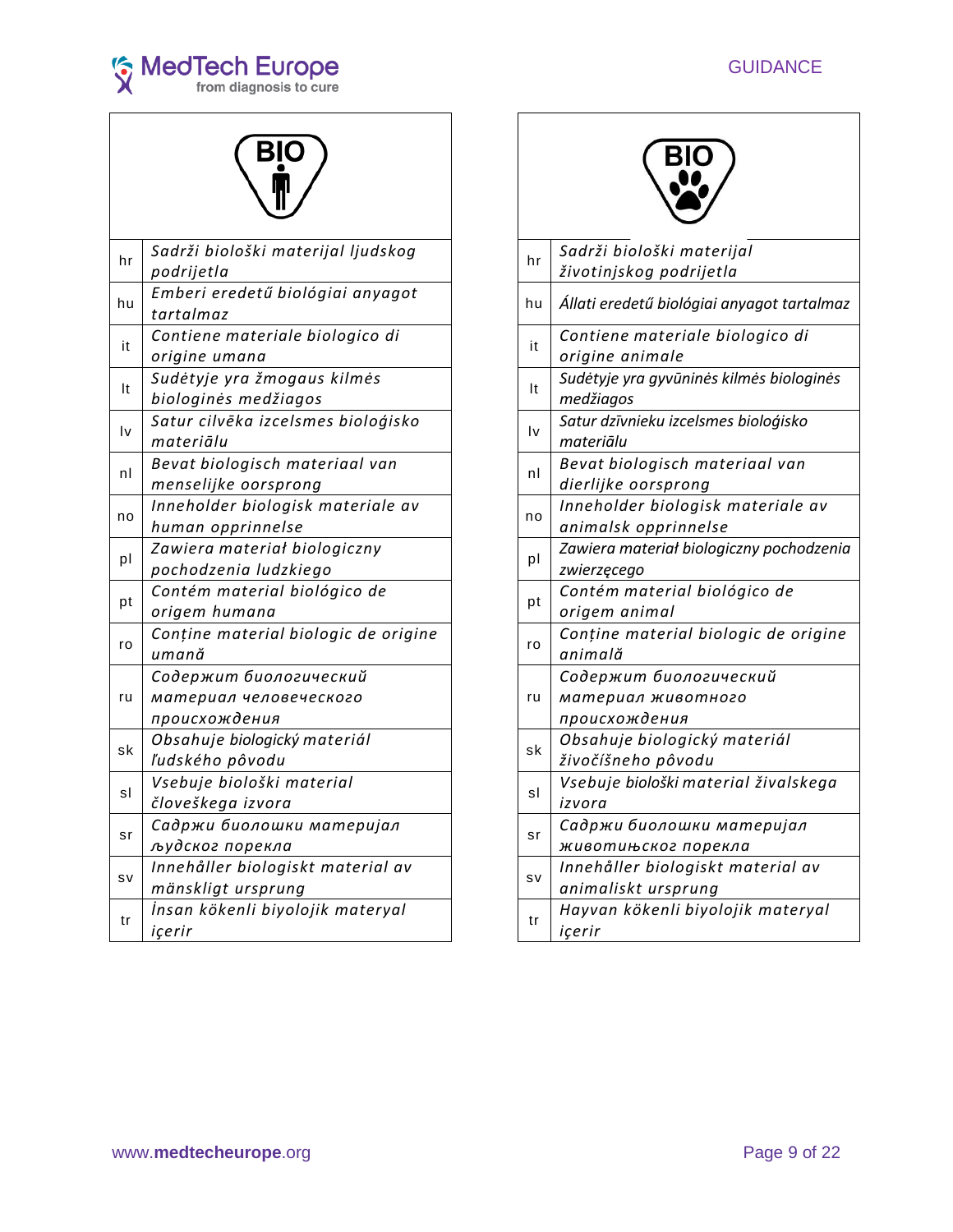

# STERILE VH2O2

| en            | <b>Sterilized using vaporized</b><br>hydrogen peroxide                  | en | Single Patient - multiple use                      |
|---------------|-------------------------------------------------------------------------|----|----------------------------------------------------|
| de            | Sterilisiert mit verdampftem<br>Wasserstoffperoxid                      | de | Einzelner Patient - mehrfach<br>anwendbar          |
| fr            | Stérilisé par peroxyde d'hydrogène<br>vaporisé                          | fr | Un seul patient $-$ à usage multip                 |
| bg            | Стерилизирано с изпарен водороден<br>пероксид                           | bg | Един пациент - многократна<br>употреба             |
| cs            | Sterilizováno za použití odpařeného<br>peroxidu vodíku                  | cs | Jeden pacient – vícenásobné pou                    |
| da            | Steriliseret med vaporiseret<br>hydrogenperoxid                         | da | Enkelt patient - flergangsbrug                     |
| el            | Αποστειρωμένο με τη χρήση<br>εξατμισμένου υπεροξειδίου του<br>υδρογόνου | el | Πολλαπλή χρήση – σε έναν μόνο<br>ασθενή            |
| es            | Esterilizado utilizando peróxido de<br>hidrógeno vaporizado             | es | Un solo paciente - uso múltiple                    |
| et            | Steriliseeritud aurutatud<br>vesinikperoksiidiga                        | et | Ühel patsiendil korduvalt kasutatav                |
| fi            | Steriloitu vetyperoksidihöyryllä                                        | fi | Potilaskohtainen - voidaan käyttää u<br>kertoja    |
| hr            | Sterilizirano vaporiziranim<br>vodikovim peroksidom                     | hr | Jedan pacijent – višestruka upor                   |
| hu            | Gőzfázisú hidrogén-peroxiddal<br>sterilizálva                           | hu | Egyetlen beteg esetében többszö<br>újrahasználható |
| it            | Sterilizzato utilizzando perossido di<br>idrogeno vaporizzato           | it | Singolo paziente - uso multiplo                    |
| $\mathsf{It}$ | Sterilizuotas naudojant garintąjį<br>vandenilio peroksidą               | It | Vienas pacientas - daugkartinis<br>naudojimas      |
| Iv            | Sterilizēts, izmantojot iztvaicētu ūdeņraža<br>peroksīdu                | l٧ | Viens pacients - vairākkārtēja<br>lietošana        |
| nl            | Gesteriliseerd met verdampt<br>waterstofperoxide                        | nl | Eén patiënt - meervoudig gebrui                    |
| no            | Sterilisert ved bruk av fordampet<br>hydrogenperoksid                   | no | Kun til bruk på én pasient -<br>flergangsbruk      |
| pl            | Sterylizowane za pomocą<br>odparowanego nadtlenku wodoru                | pl | Wielokrotne użycie u jednego<br>pacjenta"          |
| pt            | Esterilizado por peróxido de<br>hidrogénio vaporizado                   | pt | Paciente único - várias utilizaçõ                  |
| ro            | Sterilizat cu vapori de peroxid de hidrogen                             | ro | Un singur pacient - utilizare multiplă             |
|               |                                                                         |    |                                                    |



| эn  | <b>Sterilized using vaporized</b><br>hydrogen peroxide                  | en | Single Patient - multiple use                        |
|-----|-------------------------------------------------------------------------|----|------------------------------------------------------|
| de  | Sterilisiert mit verdampftem<br>Wasserstoffperoxid                      | de | Einzelner Patient - mehrfach<br>anwendbar            |
| fr  | Stérilisé par peroxyde d'hydrogène<br>vaporisé                          | fr | Un seul patient $-$ à usage multiple                 |
| ρg  | Стерилизирано с изпарен водороден<br>пероксид                           | bg | Един пациент - многократна<br>употреба               |
| CS. | Sterilizováno za použití odpařeného<br>peroxidu vodíku                  | cs | Jeden pacient – vícenásobné použití                  |
| dа  | Steriliseret med vaporiseret<br>hydrogenperoxid                         | da | Enkelt patient - flergangsbrug                       |
| еI  | Αποστειρωμένο με τη χρήση<br>εξατμισμένου υπεροξειδίου του<br>υδρογόνου | el | Πολλαπλή χρήση – σε έναν μόνο<br>ασθενή              |
| эs  | Esterilizado utilizando peróxido de<br>hidrógeno vaporizado             | es | Un solo paciente - uso múltiple                      |
| эt  | Steriliseeritud aurutatud<br>vesinikperoksiidiga                        | et | Ühel patsiendil korduvalt kasutatav                  |
| fi  | Steriloitu vetyperoksidihöyryllä                                        | fi | Potilaskohtainen – voidaan käyttää useita<br>kertoja |
| ٦r  | Sterilizirano vaporiziranim<br>vodikovim peroksidom                     | hr | Jedan pacijent - višestruka uporaba                  |
| ١u  | Gőzfázisú hidrogén-peroxiddal<br>sterilizálva                           | hu | Egyetlen beteg esetében többször<br>újrahasználható  |
| it  | Sterilizzato utilizzando perossido di<br>idrogeno vaporizzato           | it | Singolo paziente - uso multiplo                      |
| It  | Sterilizuotas naudojant garintąjį<br>vandenilio peroksidą               | It | Vienas pacientas - daugkartinis<br>naudojimas        |
| ١v  | Sterilizēts, izmantojot iztvaicētu ūdeņraža<br>peroksīdu                | I٧ | Viens pacients - vairākkārtēja<br>lietošana          |
| nI  | Gesteriliseerd met verdampt<br>waterstofperoxide                        | nl | Eén patiënt – meervoudig gebruik                     |
| ١O  | Sterilisert ved bruk av fordampet<br>hydrogenperoksid                   | no | Kun til bruk på én pasient -<br>flergangsbruk        |
| pI  | Sterylizowane za pomocą<br>odparowanego nadtlenku wodoru                | pl | Wielokrotne użycie u jednego<br>pacjenta"            |
| эt  | Esterilizado por peróxido de<br>hidrogénio vaporizado                   | рt | Paciente único - várias utilizações                  |
| 0°  | Sterilizat cu vapori de peroxid de hidrogen                             | ro | Un singur pacient - utilizare multiplă               |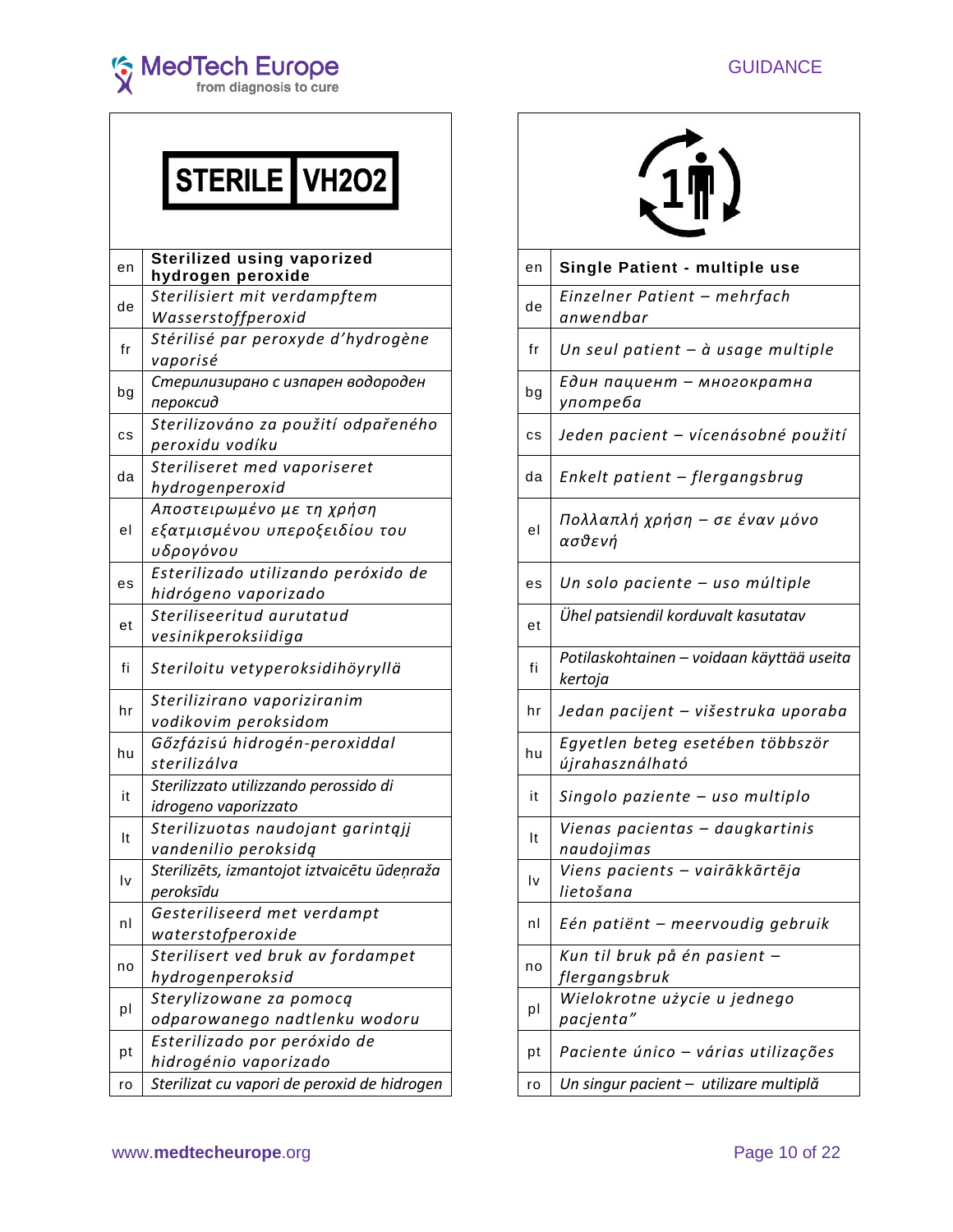

| <b>STERILE VH2O2</b> |  |
|----------------------|--|
|                      |  |

| Многократное использован<br>Стерилизовано с использованием<br>ru<br>ru<br>испаренной перекиси водорода<br>одного пациента<br>Sterilizované použitím odpareného<br>Jeden pacient - viacnásobné p<br>sk<br>sk<br>peroxidu vodíka<br>Steriliziramo z uparjenim vodikovim<br>En bolnik - večkratna uporaba |  |
|--------------------------------------------------------------------------------------------------------------------------------------------------------------------------------------------------------------------------------------------------------------------------------------------------------|--|
|                                                                                                                                                                                                                                                                                                        |  |
|                                                                                                                                                                                                                                                                                                        |  |
| sl<br>sl<br>peroksidom                                                                                                                                                                                                                                                                                 |  |
| Један пацијент - вишест<br>Стерилизовано коришћењем<br>sr<br>sr<br>испареног водоник пероксида<br>употреба                                                                                                                                                                                             |  |
| Steriliserad med förångad<br>En patient - flera användn<br><b>SV</b><br><b>SV</b><br>väteperoxid                                                                                                                                                                                                       |  |
| Buharlaşmış hidrojen peroksit<br>Tek hasta – çoklu kullanım<br>tr<br>tr<br>kullanılarak sterilize edildi                                                                                                                                                                                               |  |

|    | │A े ∑             |  |  |  |  |
|----|--------------------|--|--|--|--|
| en | <b>Translation</b> |  |  |  |  |
| de | Übersetzung        |  |  |  |  |
| fr | Traduction         |  |  |  |  |
| bg | Превод             |  |  |  |  |
| cs | Překlad            |  |  |  |  |
| da | Oversættelse       |  |  |  |  |
| el | Μετάφραση          |  |  |  |  |
| es | Traducción         |  |  |  |  |
| et | Tõlge              |  |  |  |  |
| fi | Käännös            |  |  |  |  |
| hr | Prijevod           |  |  |  |  |
| hu | Fordítás           |  |  |  |  |
| it | Traduzione         |  |  |  |  |
| It | Vertimas           |  |  |  |  |
| Iv | Tulkošana          |  |  |  |  |
| nl | Vertaling          |  |  |  |  |
| no | Oversettelse       |  |  |  |  |
|    |                    |  |  |  |  |

| STERILE VH2O2                                                  |    |                                                   |
|----------------------------------------------------------------|----|---------------------------------------------------|
| Стерилизовано с использованием<br>испаренной перекиси водорода | ru | Многократное использование для<br>одного пациента |
| Sterilizované použitím odpareného<br>peroxidu vodíka           | sk | Jeden pacient - viacnásobné použitie              |
| Steriliziramo z uparjenim vodikovim<br>peroksidom              | sl | En bolnik – večkratna uporaba                     |
| Стерилизовано коришћењем<br>испареног водоник пероксида        | sr | Један пацијент – вишеструка<br>употреба           |
| Steriliserad med förångad<br>väteperoxid                       | sv | En patient – flera användningar                   |
| Buharlaşmış hidrojen peroksit<br>kullanılarak sterilize edildi | tr | Tek hasta – çoklu kullanım                        |

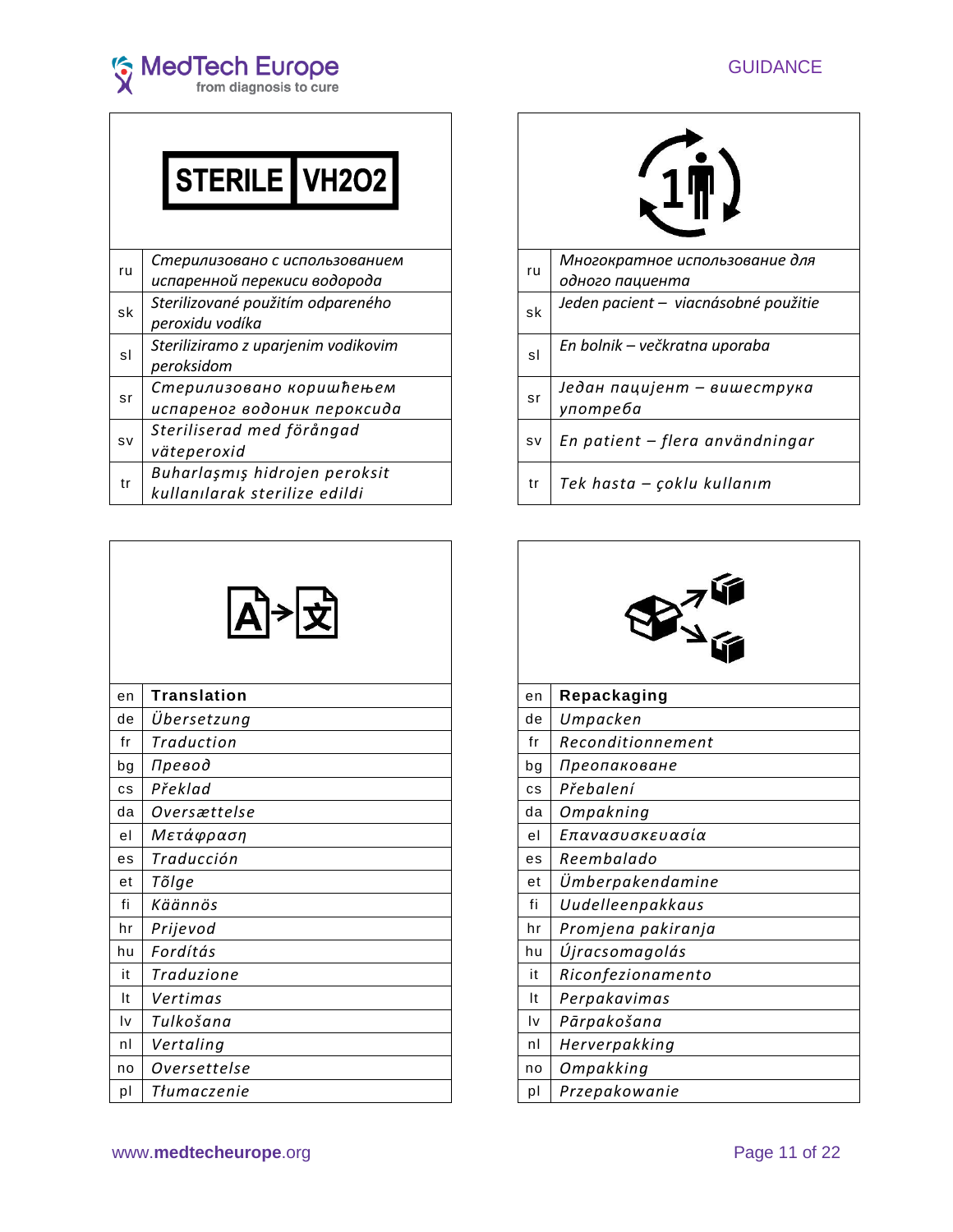

| рt        | Tradução     |
|-----------|--------------|
| ro        | Traducere    |
| ru        | Перевод      |
| sk        | Preklad      |
| sl        | Prevod       |
| sr        | Превод       |
| <b>SV</b> | Översättning |
| tr        | Tercüme      |
|           |              |



| en | Single sterile barrier system                        | en | Double sterile barrier system                 |
|----|------------------------------------------------------|----|-----------------------------------------------|
| de | Einfaches Sterilbarrieresystem                       | de | Doppeltes Sterilbarrieresystem                |
| fr | Système de barrière stérile simple                   | fr | Système de barrière stérile double            |
| bg | Единична стерилна бариерна<br>система                | bg | Двойна стерилна бариерна<br>система           |
| cs | Jednoduchý systém sterilní bariéry                   | cs | Dvojitý systém sterilní bariéry               |
| da | System med enkelt steril barriere                    | da | System med dobbelt steril barriere            |
| el | Σύστημα μονού στείρου φραγμού                        | el | Σύστημα διπλού στείρου φραγμού                |
| es | Sistema de barrera estéril única                     | es | Sistema de barrera estéril doble              |
| et | Ühekordne steriilne kaitsemeetod                     | et | Kahekordne steriilne kaitsemeetod             |
| fi | Yksinkertainen steriili<br>estejärjestelmä           | fi | Kaksinkertainen steriili<br>estejärjestelmä   |
| hr | Sustav jednostruke sterilne barijere                 | hr | Sustav dvostruke sterilne barijere            |
| hu | Egyszeres steril határolórendszer                    | hu | Dupla steril határolórendszer                 |
| it | Sistema di barriera sterile singola                  | it | Sistema di barriera sterile doppia            |
| It | Vieno sterilaus barjero sistema                      | It | Dvigubo sterilaus barjero sistema             |
| l٧ | Sistēma ar vienu sterilo barjeru                     | I٧ | Sistēma ar dubultu sterilo barjeru            |
| nl | Toepassing van een enkelvoudige<br>steriele barrière | nl | Toepassing van een dubbele sterie<br>barrière |
| no | Enkelt sterilt barrieresystem                        | no | Dobbelt sterilt barrieresystem                |

| Single sterile barrier system                        | en | Double sterile barrier system                   |
|------------------------------------------------------|----|-------------------------------------------------|
| Einfaches Sterilbarrieresystem                       | de | Doppeltes Sterilbarrieresystem                  |
| Système de barrière stérile simple                   | fr | Système de barrière stérile double              |
| Единична стерилна бариерна<br>система                | bg | Двойна стерилна бариерна<br>система             |
| Jednoduchý systém sterilní bariéry                   | cs | Dvojitý systém sterilní bariéry                 |
| System med enkelt steril barriere                    | da | System med dobbelt steril barriere              |
| Σύστημα μονού στείρου φραγμού                        | el | Σύστημα διπλού στείρου φραγμού                  |
| Sistema de barrera estéril única                     | es | Sistema de barrera estéril doble                |
| Ühekordne steriilne kaitsemeetod                     | et | Kahekordne steriilne kaitsemeetod               |
| Yksinkertainen steriili<br>estejärjestelmä           | fi | Kaksinkertainen steriili<br>estejärjestelmä     |
| Sustav jednostruke sterilne barijere                 | hr | Sustav dvostruke sterilne barijere              |
| Egyszeres steril határolórendszer                    | hu | Dupla steril határolórendszer                   |
| Sistema di barriera sterile singola                  | it | Sistema di barriera sterile doppia              |
| Vieno sterilaus barjero sistema                      | It | Dvigubo sterilaus barjero sistema               |
| Sistēma ar vienu sterilo barjeru                     | Iv | Sistēma ar dubultu sterilo barjeru              |
| Toepassing van een enkelvoudige<br>steriele barrière | nl | Toepassing van een dubbele steriele<br>barrière |
| Enkelt sterilt barrieresystem                        | no | Dobbelt sterilt barrieresystem                  |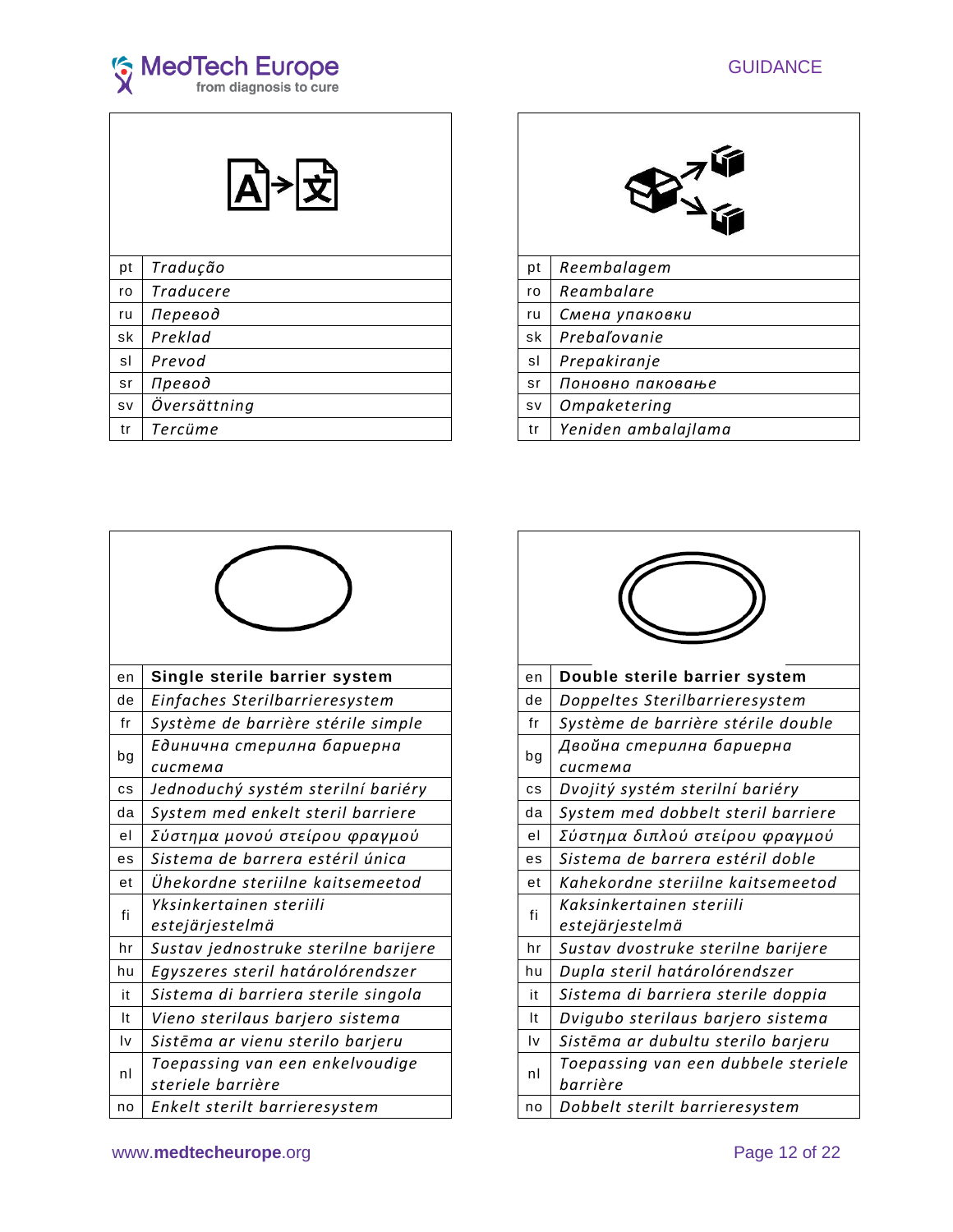

| pl        | System pojedynczej bariery<br>sterylnej   | pl | System podwójnej bariery sterylnej                  |
|-----------|-------------------------------------------|----|-----------------------------------------------------|
| pt        | Sistema de barreira única estéril         | pt | Sistema de barreira dupla estéril                   |
| ro        | Sistem cu barieră sterilă unică           | ro | Sistem cu barieră sterilă dublă                     |
| ru        | Одинарная стерильная барьерная<br>система | ru | Двойная стерильная барьерная<br>система             |
| sk        | Systém s jednou sterilnou bariérou        | sk | Systém s dvojitou sterilnou bariérou                |
| sl        | Sistem enojne sterilne pregrade           | sl | Sistem dvojne sterilne pregrade                     |
| sr        | Систем са једном стерилном<br>баријером   | sr | Систем двоструке стерилне<br><i><b>Gapujepe</b></i> |
| <b>SV</b> | System med enkel sterilbarriär            | sv | System med dubbel sterilbarriär                     |
| tr        | Tekli steril bariyer sistemi              | tr | Çift steril bariyer sistemi                         |

| System pojedynczej bariery<br>sterylnej   | pl        | System podwójnej bariery sterylnej                  |
|-------------------------------------------|-----------|-----------------------------------------------------|
| Sistema de barreira única estéril         | pt        | Sistema de barreira dupla estéril                   |
| Sistem cu barieră sterilă unică           | ro        | Sistem cu barieră sterilă dublă                     |
| Одинарная стерильная барьерная<br>система | ru        | Двойная стерильная барьерная<br>система             |
| Systém s jednou sterilnou bariérou        | sk        | Systém s dvojitou sterilnou bariérou                |
| Sistem enojne sterilne pregrade           | sl        | Sistem dvojne sterilne pregrade                     |
| Систем са једном стерилном<br>баријером   | sr        | Систем двоструке стерилне<br><i><b>Gapujepe</b></i> |
| System med enkel sterilbarriär            | <b>SV</b> | System med dubbel sterilbarriär                     |
| Tekli steril bariyer sistemi              | tr        | Çift steril bariyer sistemi                         |

| en        | Single sterile barrier system with<br>protective packaging inside             | en |
|-----------|-------------------------------------------------------------------------------|----|
| de        | Einfaches Sterilbarrieresystem mit<br>Schutzverpackung innen                  | de |
| fr        | Système de barrière stérile simple<br>avec emballage de protection<br>interne | fr |
| bg        | Единична стерилна бариерна<br>система с вътрешна защитна<br>опаковка          | bg |
| <b>CS</b> | Jednoduchý systém sterilní bariéry s<br>ochranným balením uvnitř              | CS |
| da        | System med enkelt steril barriere<br>med indvendig<br>beskyttelsesemballage   | da |

| Single sterile barrier system with<br>protective packaging inside             | en        | Single sterile barrier system with<br>protective packaging outside            |
|-------------------------------------------------------------------------------|-----------|-------------------------------------------------------------------------------|
| Einfaches Sterilbarrieresystem mit<br>Schutzverpackung innen                  | de        | Einfaches Sterilbarrieresystem mit<br>Schutzverpackung außen                  |
| Système de barrière stérile simple<br>avec emballage de protection<br>interne | fr        | Système de barrière stérile simple<br>avec emballage de protection<br>externe |
| Единична стерилна бариерна<br>система с вътрешна защитна<br>опаковка          | bg        | Единична стерилна бариерна<br>система с външна защитна<br>опаковка            |
| Jednoduchý systém sterilní bariéry s<br>ochranným balením uvnitř              | <b>CS</b> | Jednoduchý systém sterilní bariéry s<br>ochranným balením vně                 |
| System med enkelt steril barriere<br>med indvendig<br>beskyttelsesemballage   | da        | System med enkelt steril barriere<br>med udvendig<br>beskyttelsesemballage    |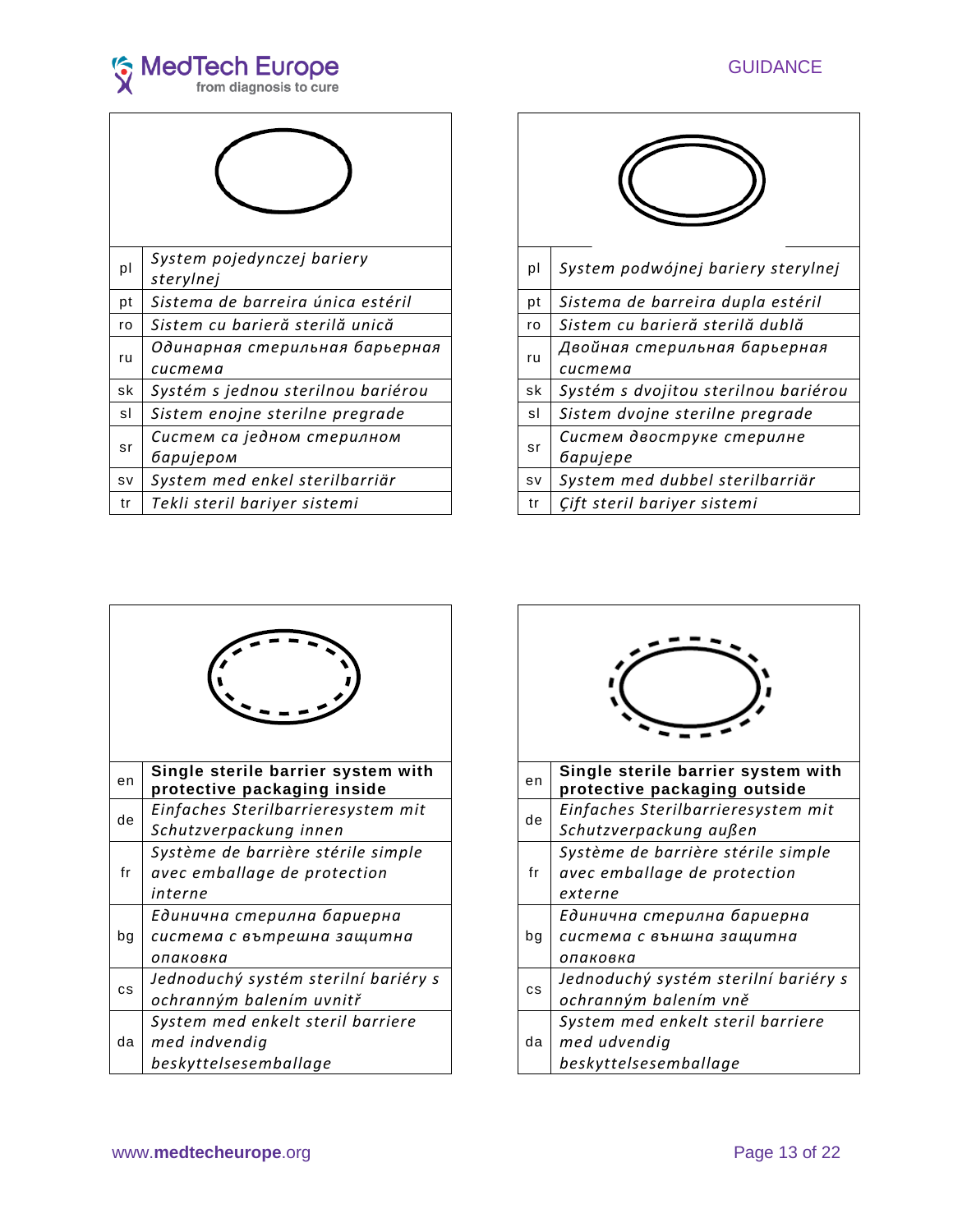

| el | Σύστημα μονού στείρου φραγμού<br>με προστατευτική εσωτερική<br>συσκευασία                  | el |
|----|--------------------------------------------------------------------------------------------|----|
| es | Sistema de barrera estéril única con<br>embalaje protector interior                        | es |
| et | Ühekordne steriilne kaitsemeetod<br>seesmise kaitsepakendiga                               | et |
| fi | Yksinkertainen steriili<br>estejärjestelmä ja sisäpuolinen<br>suojapakkaus                 | fi |
| hr | Sustav jednostruke sterilne barijere<br>sa zaštitnim pakiranjem iznutra                    | hr |
| hu | Egyszeres steril határolórendszer<br>belső védőcsomagolással                               | hu |
| it | Sistema di barriera sterile singola<br>con confezione protettiva interna                   | it |
| It | Vieno sterilaus barjero sistema su<br>vidine apsaugine pakuote                             | It |
| l٧ | Sistēma ar vienu sterilo barjeru un<br>aizsargiepakojumu iekšpusē                          | l٧ |
| nl | Toepassing van een enkelvoudige<br>steriele barrière rondom een<br>beschermende verpakking | nl |
| no | Enkelt sterilt barrieresystem med<br>beskyttende emballasje inni                           | no |
| pl | System pojedynczej bariery<br>sterylnej z wewnętrznym<br>opakowaniem<br>ochronnym          | pl |
| pt | Sistema de barreira única estéril<br>com embalagem de proteção<br>interna                  | рt |
| ro | Sistem cu barieră sterilă unică cu<br>ambalaj de protecție interior                        | ro |
| ru | Одинарная стерильная барьерная<br>система с защитной упаковкой<br>внутри                   | ru |
| sk | Systém s jednou sterilnou bariérou s<br>ochranným obalom vnútri                            | sk |

| Σύστημα μονού στείρου φραγμού<br>με προστατευτική εσωτερική<br>συσκευασία                  | el                     | Σύστημα μονού στείρου φραγμού<br>με προστατευτική εξωτερική<br>συσκευασία                  |
|--------------------------------------------------------------------------------------------|------------------------|--------------------------------------------------------------------------------------------|
| Sistema de barrera estéril única con<br>embalaje protector interior                        | es                     | Sistema de barrera estéril única con<br>embalaje protector exterior                        |
| Ühekordne steriilne kaitsemeetod<br>seesmise kaitsepakendiga                               | et                     | Ühekordne steriilne kaitsemeetod<br>välise kaitsepakendiga                                 |
| Yksinkertainen steriili<br>estejärjestelmä ja sisäpuolinen<br>suojapakkaus                 | fi                     | Yksinkertainen steriili<br>estejärjestelmä ja ulkopuolinen<br>suojapakkaus                 |
| Sustav jednostruke sterilne barijere<br>sa zaštitnim pakiranjem iznutra                    | hr                     | Sustav jednostruke sterilne barijere<br>sa zaštitnim pakiranjem izvana                     |
| Egyszeres steril határolórendszer<br>belső védőcsomagolással                               | hu                     | Egyszeres steril határolórendszer<br>külső védőcsomagolással                               |
| Sistema di barriera sterile singola<br>con confezione protettiva interna                   | it                     | Sistema di barriera sterile singola<br>con confezione protettiva esterna                   |
| Vieno sterilaus barjero sistema su<br>vidine apsaugine pakuote                             | It                     | Vieno sterilaus barjero sistema su<br>išorine apsaugine pakuote                            |
| Sistēma ar vienu sterilo barjeru un<br>aizsargiepakojumu iekšpus <mark>ē</mark>            | $\mathsf{I}\mathsf{v}$ | Sistēma ar vienu sterilo barjeru un<br>aizsargiepakojumu ārpusē                            |
| Toepassing van een enkelvoudige<br>steriele barrière rondom een<br>beschermende verpakking | nl                     | Toepassing van een enkelvoudige<br>steriele barrière binnen een<br>beschermende verpakking |
| Enkelt sterilt barrieresystem med<br>beskyttende emballasje inni                           | no                     | Enkelt sterilt barrieresystem med<br>beskyttende emballasje utenpå                         |
| System pojedynczej bariery<br>sterylnej z wewnętrznym<br>opakowaniem<br>ochronnym          | pl                     | System pojedynczej bariery<br>sterylnej z zewnętrznym<br>opakowaniem<br>ochronnym          |
| Sistema de barreira única estéril<br>com embalagem de proteção<br>interna                  | рt                     | Sistema de barreira única estéril<br>com embalagem de proteção<br>externa                  |
| Sistem cu barieră sterilă unică cu<br>ambalaj de protecție interior                        | ro                     | Sistem cu barieră sterilă unică cu<br>ambalaj de protecție exterior                        |
| Одинарная стерильная барьерная<br>система с защитной упаковкой<br>внутри                   | ru                     | Одинарная стерильная барьерная<br>система с защитной упаковкой<br>снаружи                  |
| Systém s jednou sterilnou bariérou s<br>ochranným obalom vnútri                            | sk                     | Systém s jednou sterilnou bariérou s<br>ochranným obalom vonku                             |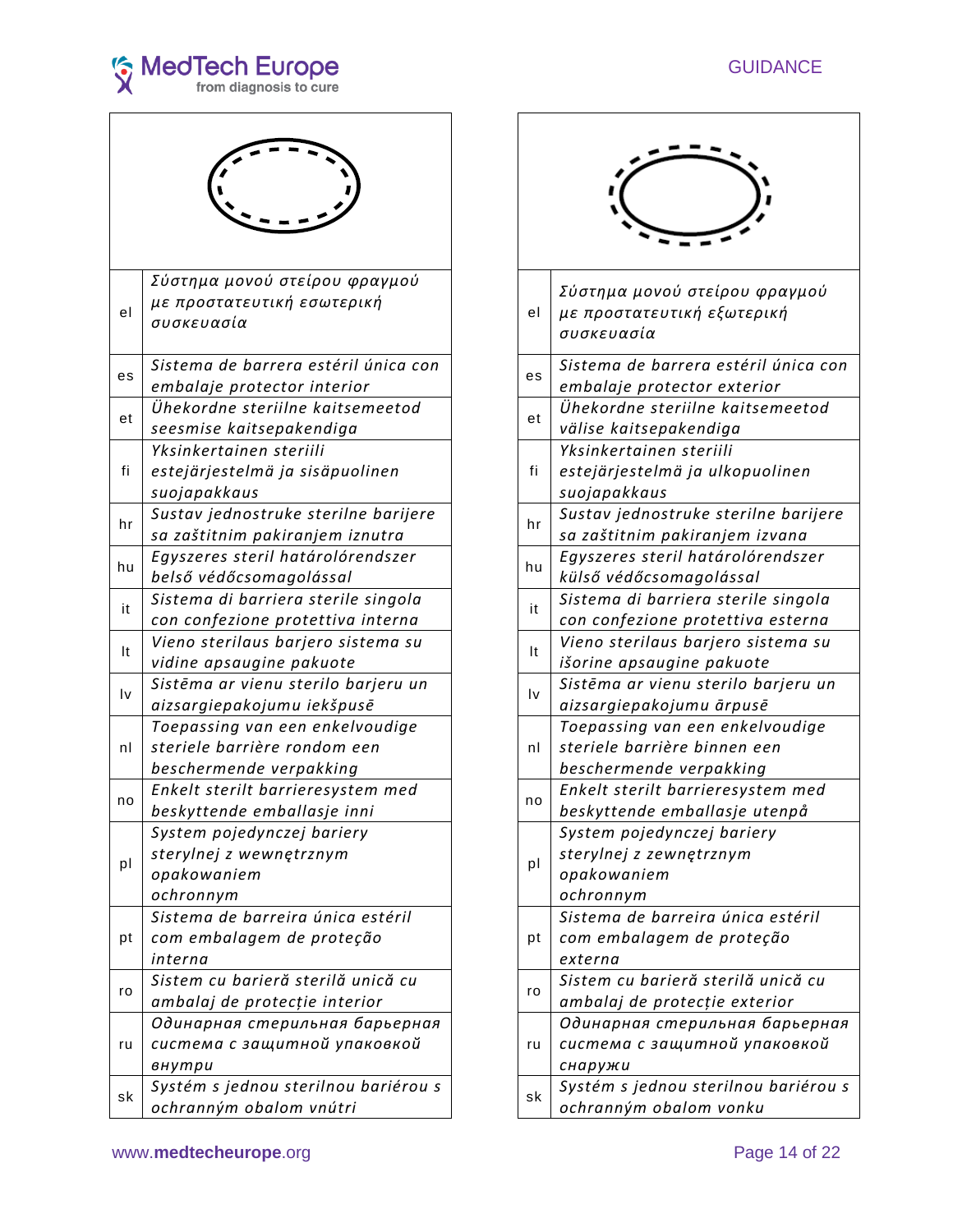

| sl        | Sistem enojne sterilne pregrade z<br>notranjo zaščitno ovojnino     | sl |
|-----------|---------------------------------------------------------------------|----|
|           | Систем са једном стерилном                                          |    |
| sr        | баријером и унутрашњом<br>заштитном амбалажом                       | sr |
| <b>SV</b> | System med enkel sterilbarriär och<br>skyddsförpackning inuti       | sv |
| tr        | İçerisinde koruyucu ambalaj<br>bulunan tekli steril bariyer sistemi | tr |



| en | Importer      | en                     | <b>Distributor</b> |
|----|---------------|------------------------|--------------------|
| de | Importeur     | de                     | Vertreiber         |
| fr | Importateur   | fr                     | Distributeur       |
| bg | Вносител      | bg                     | Дистрибутор        |
| cs | Dovozce       | <b>CS</b>              | Distributor        |
| da | Importør      | da                     | Distributør        |
| el | Εισαγωγέας    | el                     | Διανομέας          |
| es | Importador    | es                     | Distribuidor       |
| et | Importija     | et                     | Edasimüüja         |
| fi | Maahantuoja   | fi                     | Jälleenmyyjä       |
| hr | Uvoznik       | hr                     | Distributer        |
| hu | Importőr      | hu                     | Forgalmazó         |
| it | Importatore   | it                     | Distributore       |
| It | Importuotojas | It                     | Platintojas        |
| I٧ | Importētājs   | $\mathsf{I}\mathsf{v}$ | Izplatītājs        |
| nl | Importeur     | nl                     | Distributeur       |

| en | <b>Distributor</b> |
|----|--------------------|
| de | Vertreiber         |
| fr | Distributeur       |
| bg | Дистрибутор        |
| cs | Distributor        |
| da | Distributør        |
| el | Διανομέας          |
| es | Distribuidor       |
| et | Edasimüüja         |
| fi | Jälleenmyyjä       |
| hr | Distributer        |
| hu | Forgalmazó         |
| it | Distributore       |
| It | Platintojas        |
| l٧ | Izplatītājs        |
| nl | Distributeur       |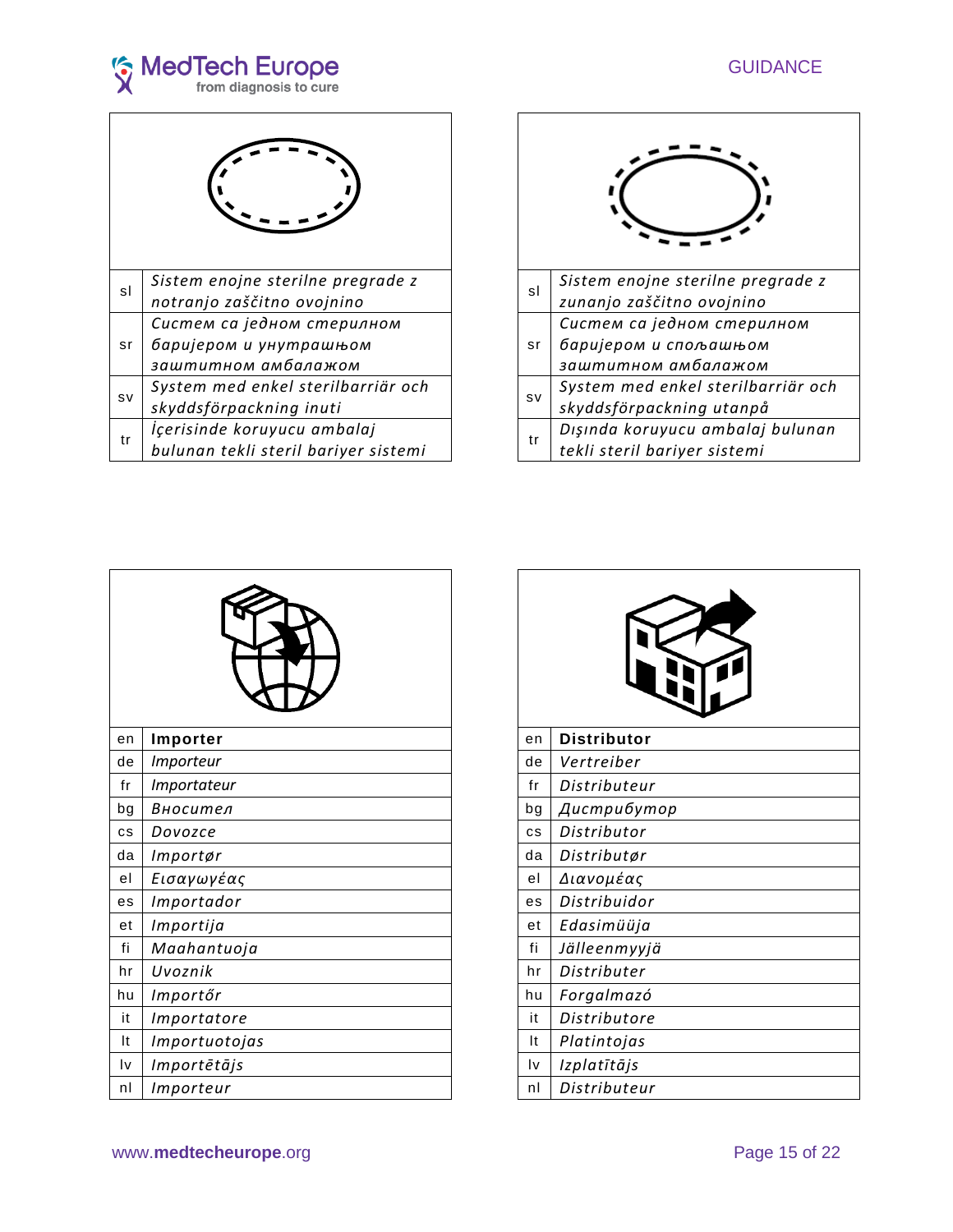



| no        | Importør   | no        | Distributør  |
|-----------|------------|-----------|--------------|
| pl        | Importer   | pl        | Dystrybutor  |
| pt        | Importador | pt        | Distribuidor |
| ro        | Importator | ro        | Distribuitor |
| ru        | Импортер   | ru        | Дистрибьютор |
| sk        | Dovozca    | sk        | Distribútor  |
| sl        | Uvoznik    | sl        | Distributer  |
| sr        | Увозник    | sr        | Дистрибутер  |
| <b>SV</b> | Importör   | <b>SV</b> | Distributör  |
| tr        | İthalatçı  | tr        | Distribütor  |
|           |            |           |              |

| no | Distributør  |
|----|--------------|
| рI | Dystrybutor  |
| pt | Distribuidor |
| ro | Distribuitor |
| ru | Дистрибьютор |
| sk | Distribútor  |
| sl | Distributer  |
| sr | Дистрибутер  |
| sv | Distributör  |
| tr | Distribütor  |



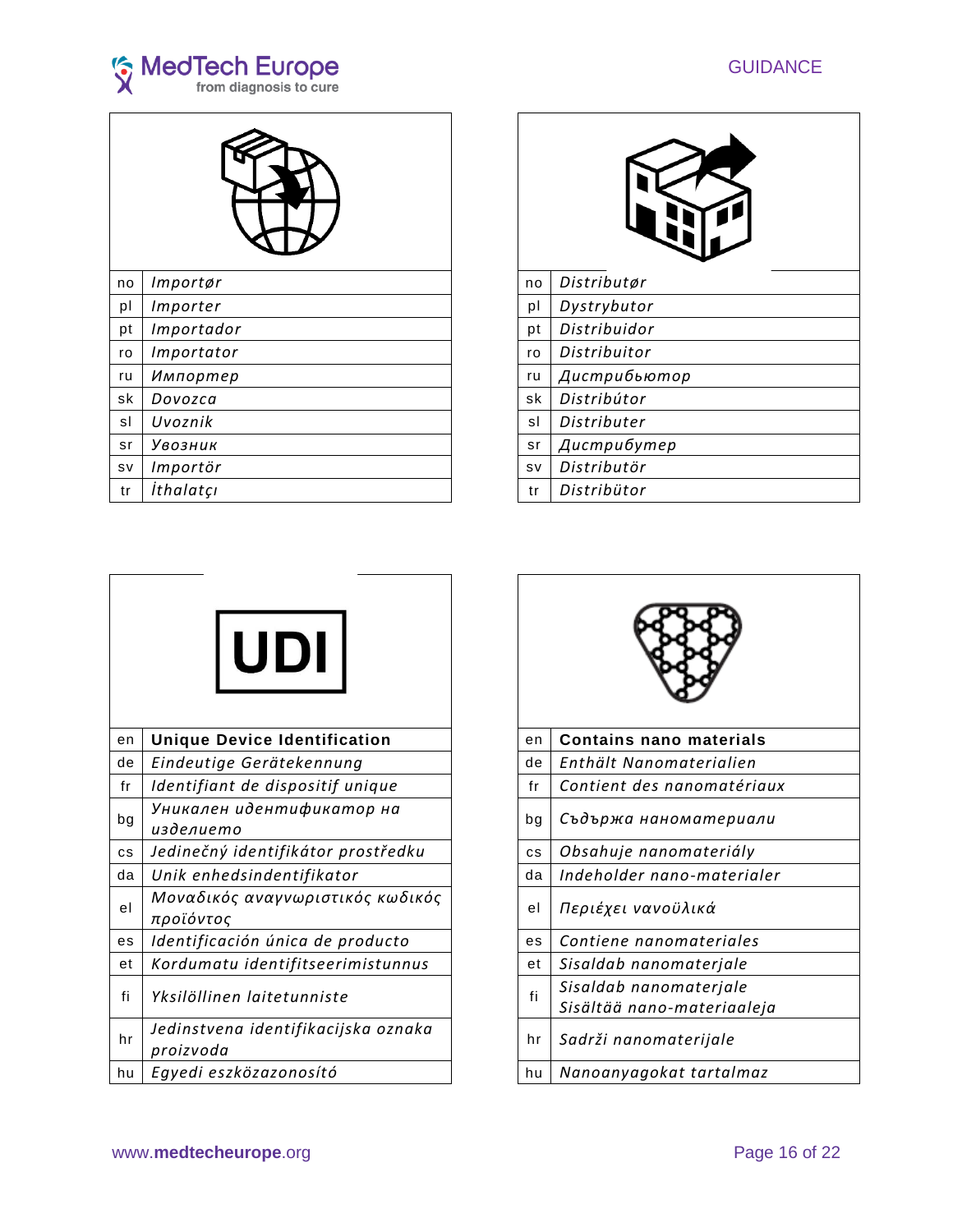



|           | <b>UDI</b>                                     |           |                            |
|-----------|------------------------------------------------|-----------|----------------------------|
| it        | Identificatore univoco del<br>dispositivo      | it        | Contiene nanomateriali     |
| It        | Unikalus prietaiso identifikatorius            | It        | Sudėtyje yra nanomedžiagų  |
| I٧        | Unikāls ierīces identifikators                 | Iv        | Satur nano materiālus      |
| nl        | Unieke identificatiecode van het<br>hulpmiddel | nl        | Bevat nanomaterialen       |
| no        | Unik enhetsidentifikator                       | no        | Inneholder nano-materialer |
| pl        | Niepowtarzalny identyfikator<br>urządzenia     | pl        | Zawiera materiały nano     |
| pt        | Identificador de dispositivo único             | рt        | Contém nanomateriais       |
| ro        | Identificator unic al dispozitivului           | ro        | Conține nanomateriale      |
| ru        | Уникальный идентификатор<br>устройства         | ru        | Содержит наноматериалы     |
| sk        | Unikátny identifikátor pomôcky                 | sk        | Obsahuje nano materiály    |
| sl        | Edinstveni identifikator pripomočka            | sl        | Vsebuje nanomateriale      |
| sr        | Јединствени идентификатор<br>средства          | sr        | Садржи нано материјале     |
| <b>SV</b> | Unik enhetsidentifierare                       | <b>SV</b> | Innehåller nanomaterial    |
| tr        | Benzersiz Cihaz Tanımlayıcısı                  | tr        | Nano malzemeler içerir     |

| Contiene nanomateriali     |  |  |  |
|----------------------------|--|--|--|
| Sudėtyje yra nanomedžiagų  |  |  |  |
| Satur nano materiālus      |  |  |  |
| Bevat nanomaterialen       |  |  |  |
| Inneholder nano-materialer |  |  |  |
| Zawiera materiały nano     |  |  |  |
| Contém nanomateriais       |  |  |  |
| Conține nanomateriale      |  |  |  |
| Содержит наноматериалы     |  |  |  |
| Obsahuje nano materiály    |  |  |  |
| Vsebuje nanomateriale      |  |  |  |
| Садржи нано материјале     |  |  |  |
| Innehåller nanomaterial    |  |  |  |
| Nano malzemeler içerir     |  |  |  |
|                            |  |  |  |

Note: *The abbreviations used for the languages are the official short names in English for language names as given in the standard 639-1:2002: Codes for the representation of names of languages -- Part 1: Alpha-2 code:*

en = English; de = German / Deutsch; fr= French / Français; bg = Bulgarian / български; cs = Czech / Čeština; da = Danish / Dansk; el= Greek / Еλληνικά; es = Spanish / Español; et = Estonian / Eesti; fi = Finnish / Suomi; hr = Croatian / Hrvatski; hu = Hungarian / Magyar; it= Italian / Italiano; lt = Lithuanian / Lietuviu kalba; lv = Latvian / Latviešu valoda; nl = Dutch / Nederlands; no = Norwegian / Norsk; pl = Polish / Polski; pt= Portuguese / Português; ro = Romanian / Româna; ru = Russian / Русский; sk = Slovak / Slovenčina; sl = Slovenian / Slovenski; sr = Serbian / Srpski; sv = Swedish / Svenska; tr = Turkish / Türkçe.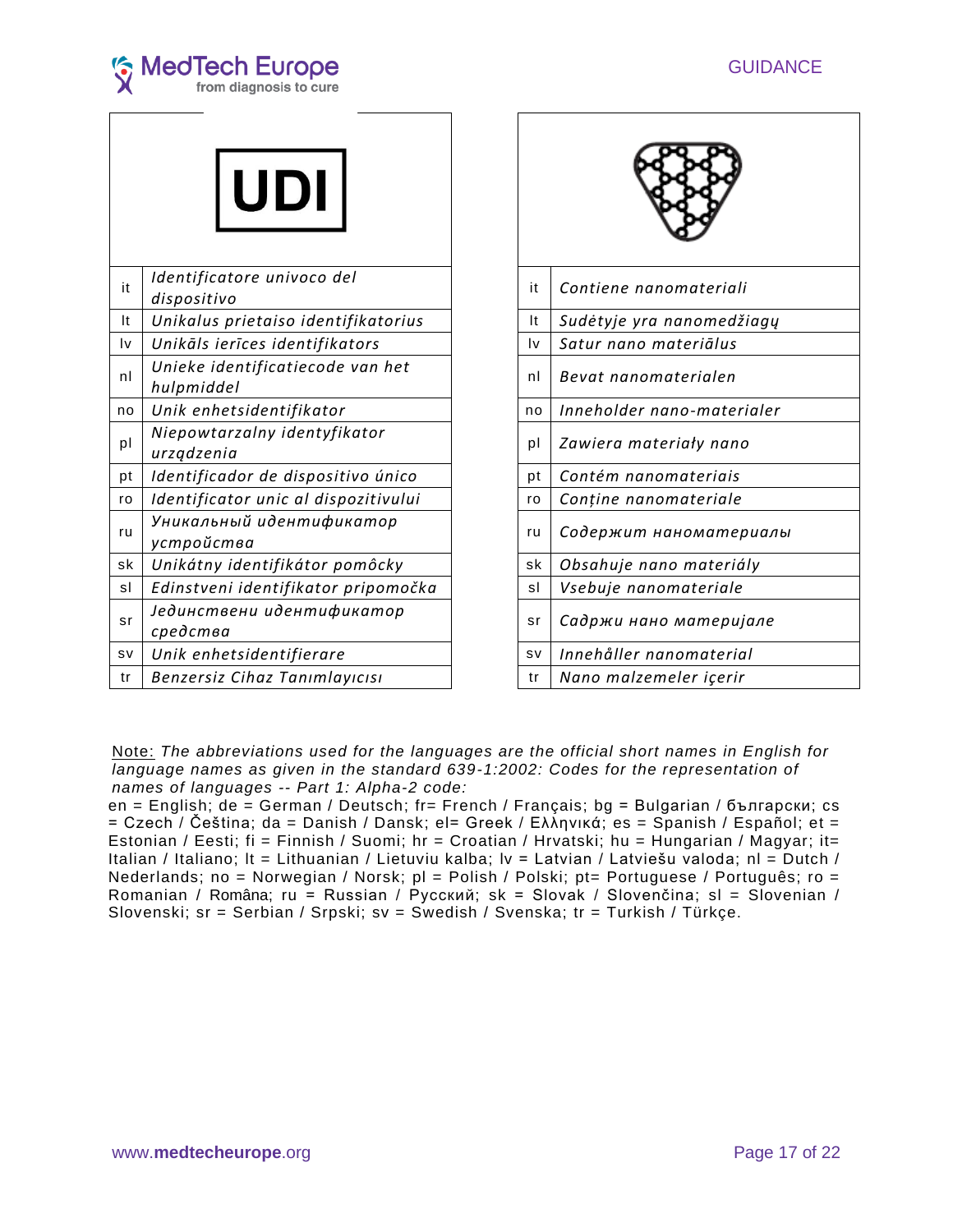

# **Annex II Recommended symbols for use with the patient implant card**

- As an alternative to text
- Based on requirements of **MDR Art.18** MTE recommends the following symbols
- The symbols below can either be found on the [ISO Online Browsing Platform](https://www.iso.org/obp/ui/#home) [\(https://www.iso.org/obp\)](https://www.iso.org/obp) or in ISO 15223-1:2021. If a symbol is registered in ISO 7000 its numerical reference is included next to the symbol title. Otherwise, symbols not registered in ISO 7000 are found only within ISO 15223-1:2021

| Patient identification (5664)                                                                                                                                                                                                                            |           |
|----------------------------------------------------------------------------------------------------------------------------------------------------------------------------------------------------------------------------------------------------------|-----------|
| <b>Medical device</b><br>included in ISO 15223-1:2021, not in<br><b>ISO 7000</b><br>MDR 2017/745 - Art. 18 - §1d (linked<br>with Annex I §23.2q)<br>The MDCG guidance on implant<br>cards (MDCG 2019-8 v2) uses this<br>symbol to indicate 'device name' | <b>MD</b> |
| Health care centre or doctor (PI PF 044)                                                                                                                                                                                                                 |           |
| Date (5662)<br>to indicate the date of implantation                                                                                                                                                                                                      |           |
| Patient information website (3705)                                                                                                                                                                                                                       |           |
| Manufacturer (3082)                                                                                                                                                                                                                                      |           |
| Batch code (2492) or Serial number<br>(2498)                                                                                                                                                                                                             |           |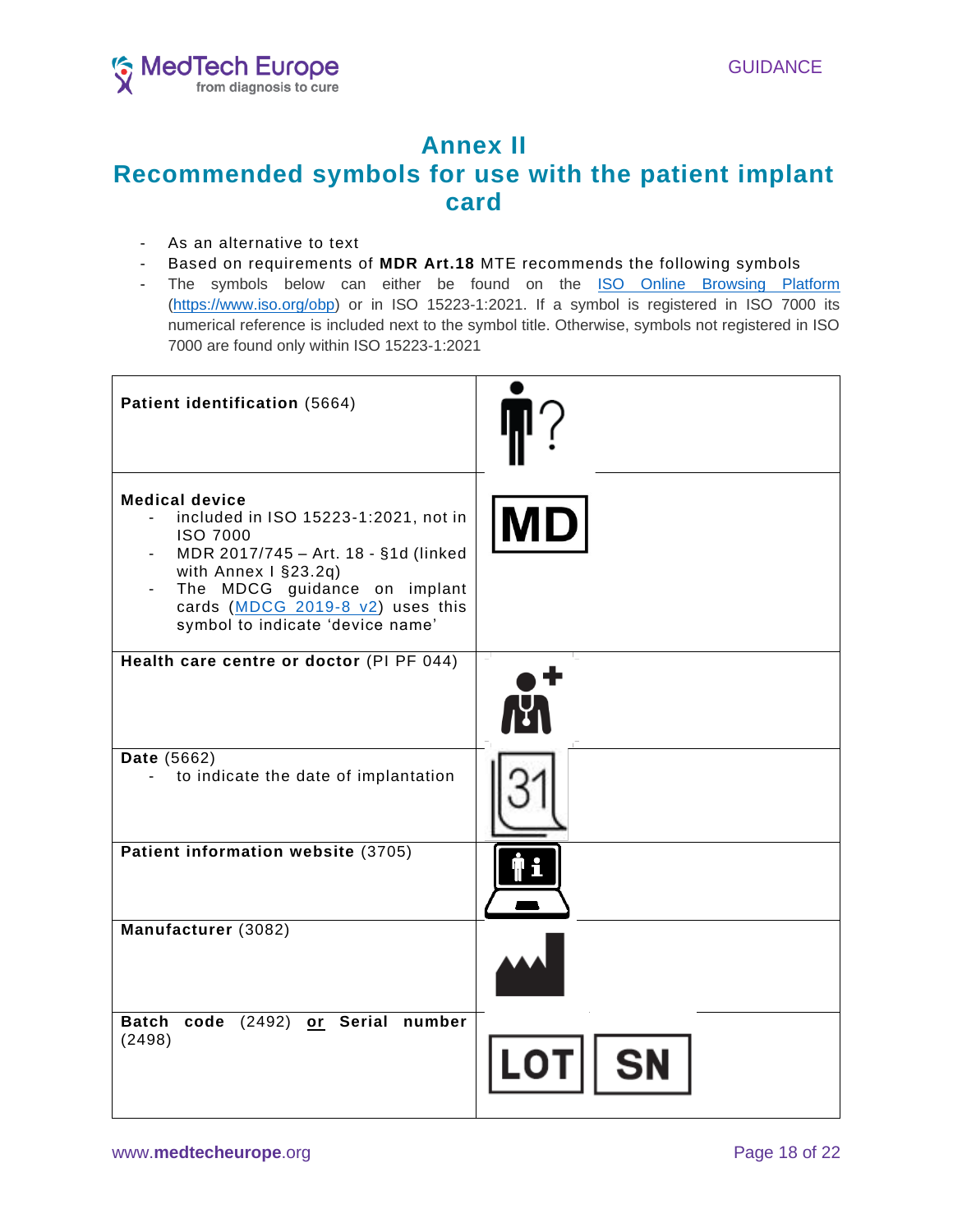

### **Unique Device Identifier**

- included in ISO 15223-1:2021, not in ISO 7000

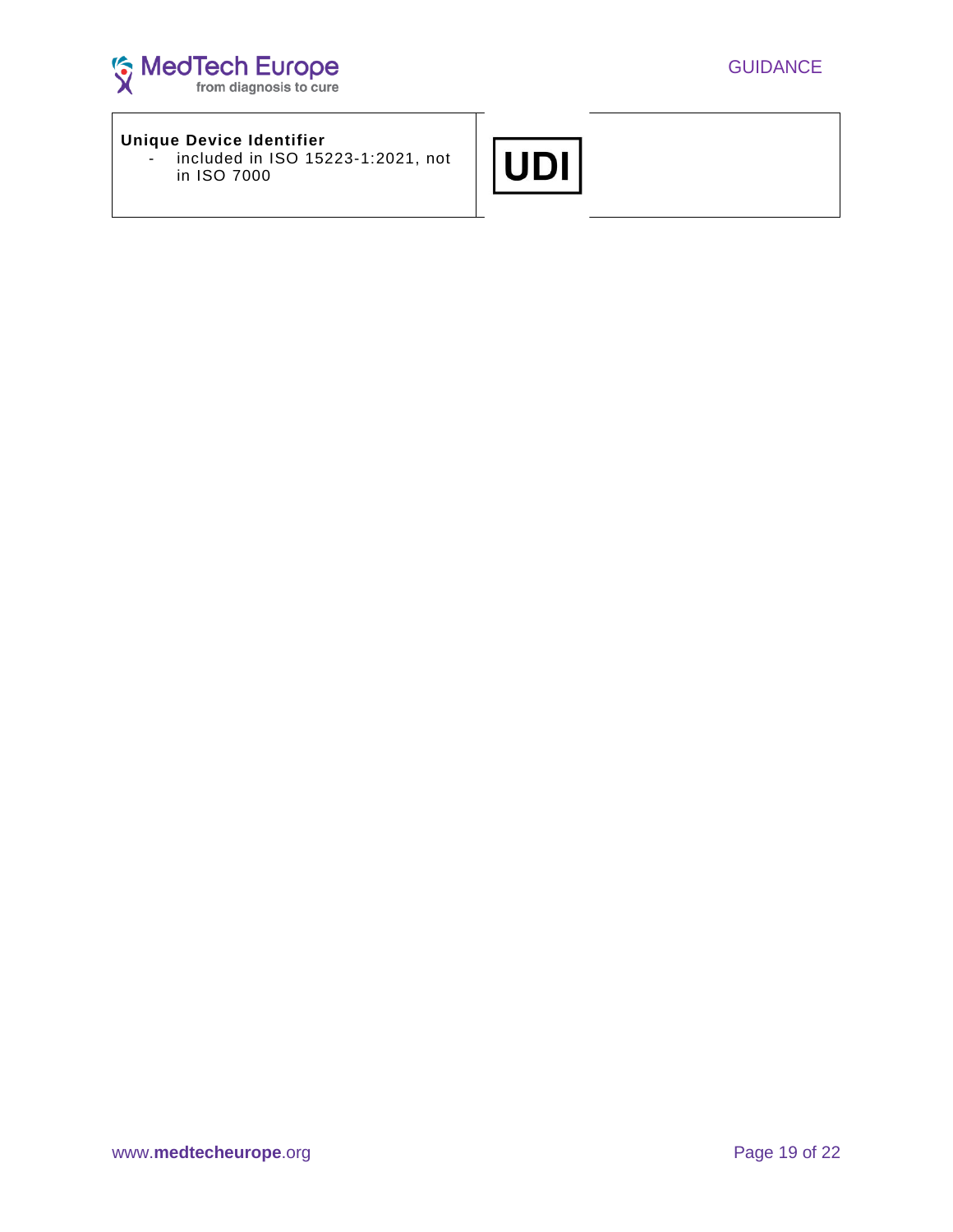

# **Annex III (for reference only) Summary of changes to symbols between May 2019 & December 2019**

### **Contains human blood or plasma derivatives**

- technical adjustment of the graphic

| May 2019 | November 2019 |
|----------|---------------|
| 9 M      |               |

### **Contains a medicinal substance**

- technical adjustment of the graphic



### **Contains hazardous substances**

- the original exclamation mark was replaced with an ISO aligned exclamation mark.

| May 2019 | November 2019 |
|----------|---------------|
|          |               |

## **Single Patient - multiple use**

- technical adjustment of the graphic

| May 2019 | November 2019 |
|----------|---------------|
| $\sim$   | $\mathbf{L}$  |
| T        | T             |

### **Translation**

- The original arrow was replaced with an ISO aligned arrow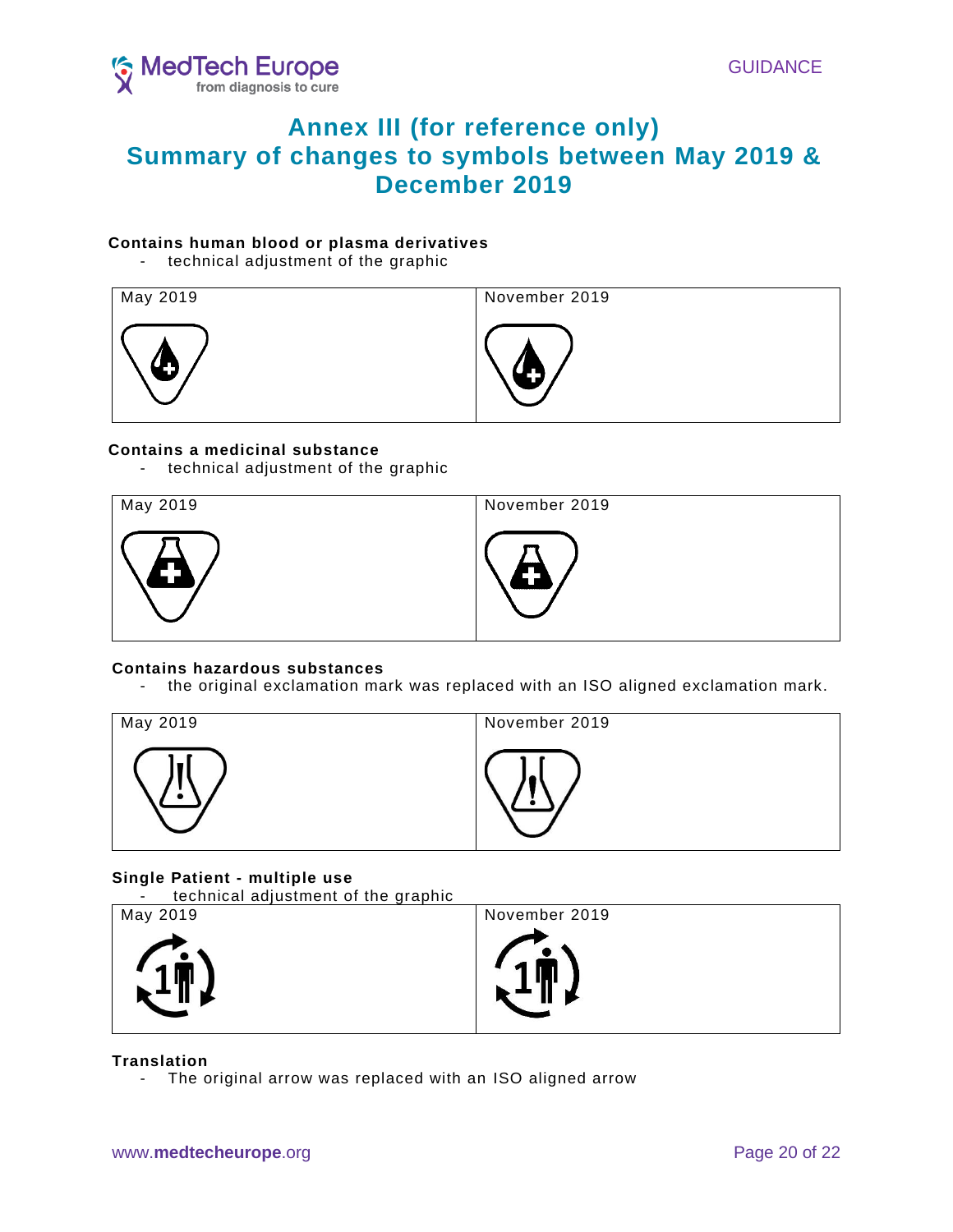

May 2019 November 2019

≮|A∣



### **Repackaging**

- One arrow was replaced by two arrows to reinforce the meaning